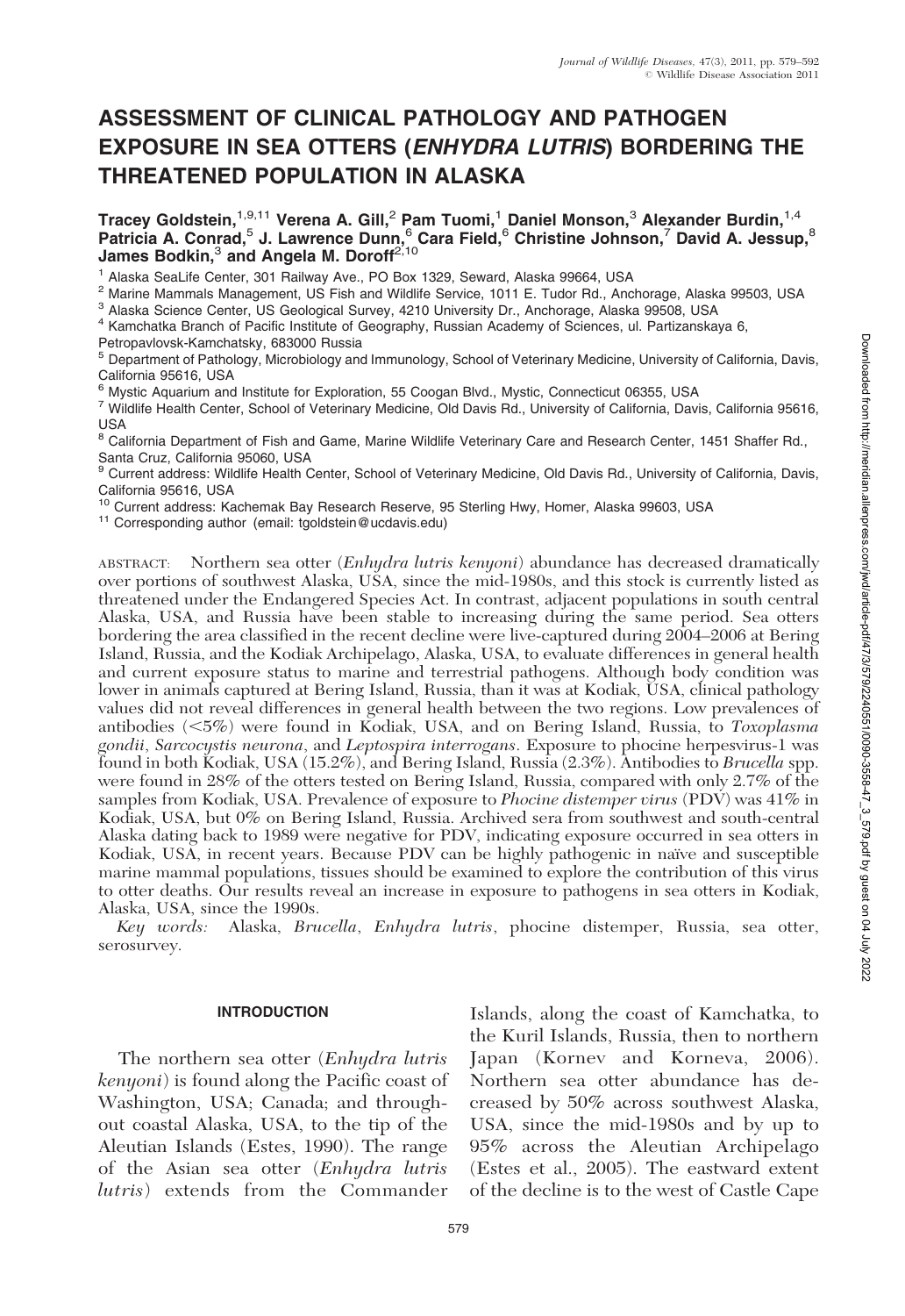

FIGURE 1. Capture locations (arrows) of free-ranging sea otters (Enhydra lutris kenyoni) 2004–2006. The solid line delineates the stock of northern sea otters in Alaska, USA, that is listed as threatened under the US Endangered Species Act; the shaded area corresponds to the region experiencing severe population decline.

on the Alaska, USA, peninsula (Burn and Doroff, 2005), approximately 250 km west of the Kodiak, USA, archipelago population (Fig. 1), which appears to be stable (USFWS, 2008). The US Fish and Wildlife Service listed the southwest stock as threatened under the Endangered Species Act in 2005. The causes for these population declines are not completely understood (primarily because of the difficulties recovering carcasses in remote areas with rugged coastlines), but increased predation pressure from killer whales (Orcinus orca) has been implicated (Estes et al., 1998). In contrast, the Russian population on the Commander Islands, at the western extent of the Aleutian Island chain, approximately 420 km west of Attu, Alaska, USA (Fig. 1), has been stable to increasing during the same period, presumably near carrying capacity (Kornev and Korneva, 2006).

Studies of health and disease were performed during the mid to late 90s in Alaska, USA, and California, USA. Health assessments in Prince William Sound from 1992 to 1993 were follow-up to the Exxon

Valdez oil spill in 1989 (Ballachey et al., 2003). A survey was also performed to compare health and pathogen exposure in the southern sea otters off California, USA, to northern sea otters captured in the western Aleutians and southeast Alaska, USA, in 1997 (Hanni et al., 2003). Neither of the previous studies identified biologically significant differences in clinical pathology values associated with specific disease processes or decreased survival. Although antibodies to Toxoplasma gondii, Leptospira interrogans, and Brucella spp. were found in sea otters off California, USA, a low prevalence to Brucella spp. only was detected in otters from both Alaskan stocks examined. Lack of evidence of exposure to most potential marine and terrestrial pathogens, suggests the population in Alaska, USA, may be susceptible to epidemics if such pathogens were introduced. There are limited data for otters in other regions of their range.

Our goal was to capture and sample animals at the eastern and western extents of the threatened population to assess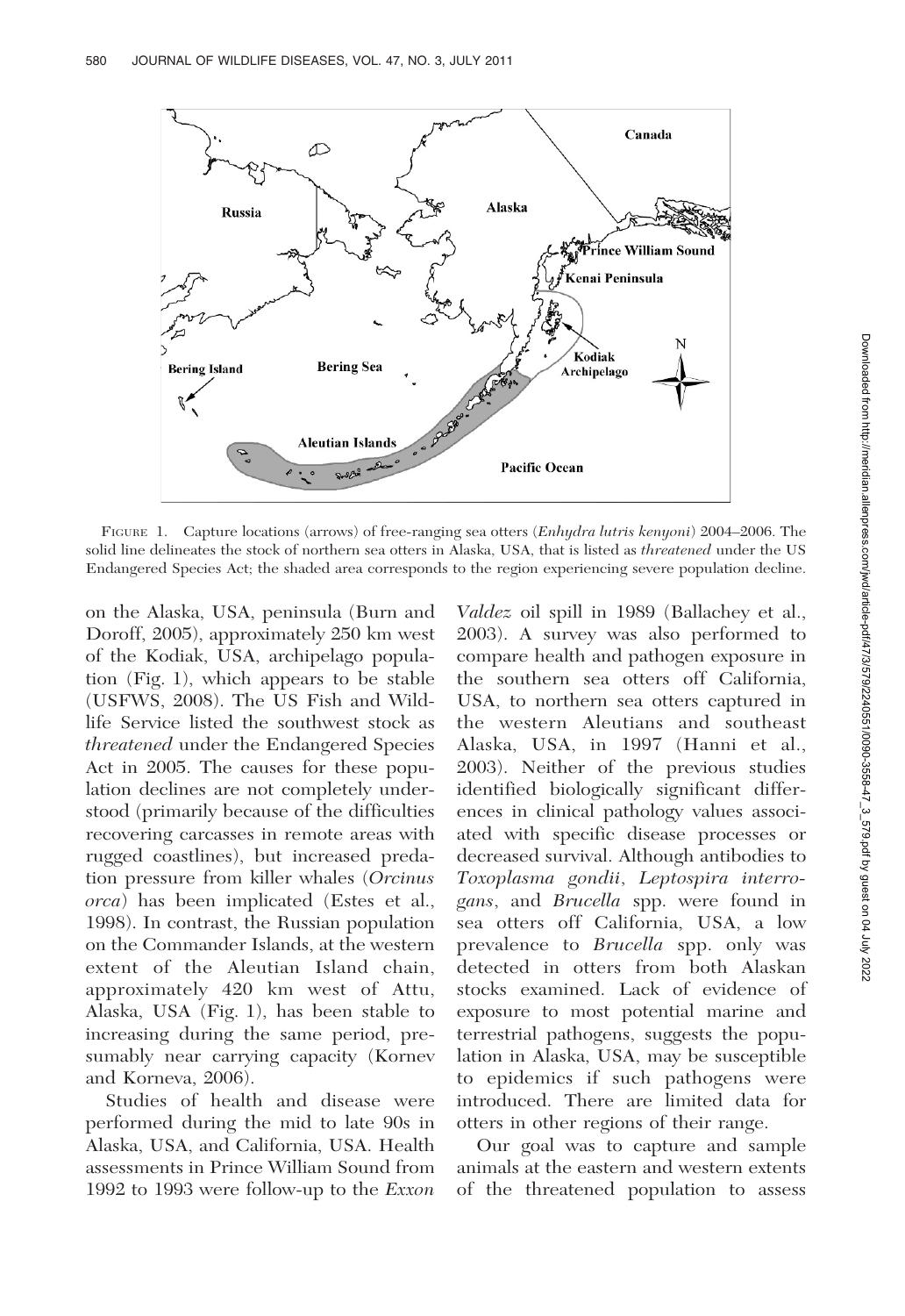general health, to examine differences in clinical pathology (hematology and serum chemistry) and evidence of exposure to 10 marine and terrestrial pathogens. Freeranging sea otters were sampled in two regions that appear to be stable: Bering Island, Russia, a population at or near carrying capacity (Kornev and Korneva, 2006), and Kodiak Archipelago, Alaska, USA, a population below carrying capacity (von Biela et al., 2009), bordering the area classified in the recent decline. Updated health screening of live sea otters may provide important information for population management and recovery, and examination of health and pathogen exposure in these stable peripheral populations would be helpful for conducting postdecline assessments should those populations decline in the future.

#### MATERIALS AND METHODS

#### Animals and samples

Sea otters were captured on the beach on the northwest cape haul-out site  $(55^{\circ}11'24''N,$  $166°8'24"E$ ;  $n=58$ ) on Bering Island, Russia (Fig. 1), with hand-held dip nets (Ames et al., 1983) in March 2004 and 2005, and were transported in wire cages on snow machines to the field camp for processing. Sea otters  $(n=31)$  were also captured in Russia in July 2006 using tangle nets (Ames et al., 1983) at scattered locations along the northwestern Bering Island, Russia, coast. In Alaska, USA, sea otters were captured using tangle nets at nine sites in the Kodiak Archipelago (between  $57^{\circ}40'48''$ N,  $152^{\circ}19'48''$ W and  $58^{\circ}24'36''$ N,  $152^{\circ}31'12''W$ ;  $n=74$ ; Fig. 1) in August 2004 and July 2005. Following capture, animals were weighed and immobilized with an intramuscular injection of 0.22 mg/kg fentanyl citrate (Central Avenue Pharmacy, Pacific Grove, California, USA; Monson et al., 2001) and 0.2 mg/kg midazolam hydrochloride (Hospira Inc., Lake Forest, Illinois, USA; M. J. Murray, pers comm.). Fentanyl was reversed with an intramuscular injection of naltrexone hydrochloride at 0.4 mg/kg (Zoopharm, Laramie, Wyoming, USA).

Complete physical examinations were performed on all animals, including morphometric measurements, age-class and sex determinations, overall body condition, coat condition, tooth condition and wear, and descriptions of

lesions, scars, or wounds. Age classes were defined as pup (0–12 mo), juvenile (1–3 yr), or adult  $(>4 \text{ yr})$  based on pelage, tooth aging, tooth wear, weight, length, and reproductive status (Bodkin et al., 2000). Animals were tagged on the hind flippers using plastic  $Temple<sup>®</sup>$  tags (Temple Tag, Inc., Temple, Texas, USA). Blood samples were collected from the jugular vein (Bossart et al., 2001) and placed into Vacutainer tubes (Vacutainer, Becton, Dickinson and Company, Franklin Lakes, New Jersey, USA) coated with ethylenediaminetetraacetic acid (EDTA) for hematologic analysis, into serum separator tubes for serum chemistry and serologic analysis, and into sodium heparin for measurement of hemoglobin concentration. Whole blood was allowed to clot at room temperature, then centrifuged, and serum was aliquoted and stored at  $-20$  C and later at  $-80$  C until analysis.

## Hematology and serum chemistry

Because of the remoteness of the study sites, complete hematologic analyses were performed using manual methods and included leukocyte (white blood cell [WBC] count; Unopette kit 365856, Becton-Dickinson) and erythrocyte (red blood cell [RBC] count; Unopette kit 365851, Becton-Dickinson), and hematocrit findings, and peripheral blood smears prepared for differential WBC counts. Tubes containing sodium heparin and serum separator tubes were centrifuged, and serum and plasma were separated and frozen at  $-20$  C in the field, and then at  $-80$  C until analysis. Hemoglobin concentration was measured spectrophotometrically (Rea et al., 1998), allowing for the calculation of erythrocyte indices, including mean corpuscular volume, mean corpuscular hemoglobin, and mean corpuscular hemoglobin concentration. Differential WBC counts and serum chemistry analyses of 15 analytes were performed by Quest Diagnostics (Quest Diagnostics Incorporated, Portland, Oregon, USA).

#### Serologic analyses

We screened for marine calicivirus, Toxoplasma gondii, Sarcocystis neurona, Brucella spp., morbillivirus (Canine distemper virus [CDV], Phocine distemper virus [PDV], porpoise morbillivirus, and Dolphin morbillivirus), phocine herpesvirus-1 (Phocid herpesvirus 1), and Leptospira spp. Calicivirus antibody was detected by serum neutralization using San Miguel sea lion virus (calicivirus serotype 1) at the National Veterinary Diag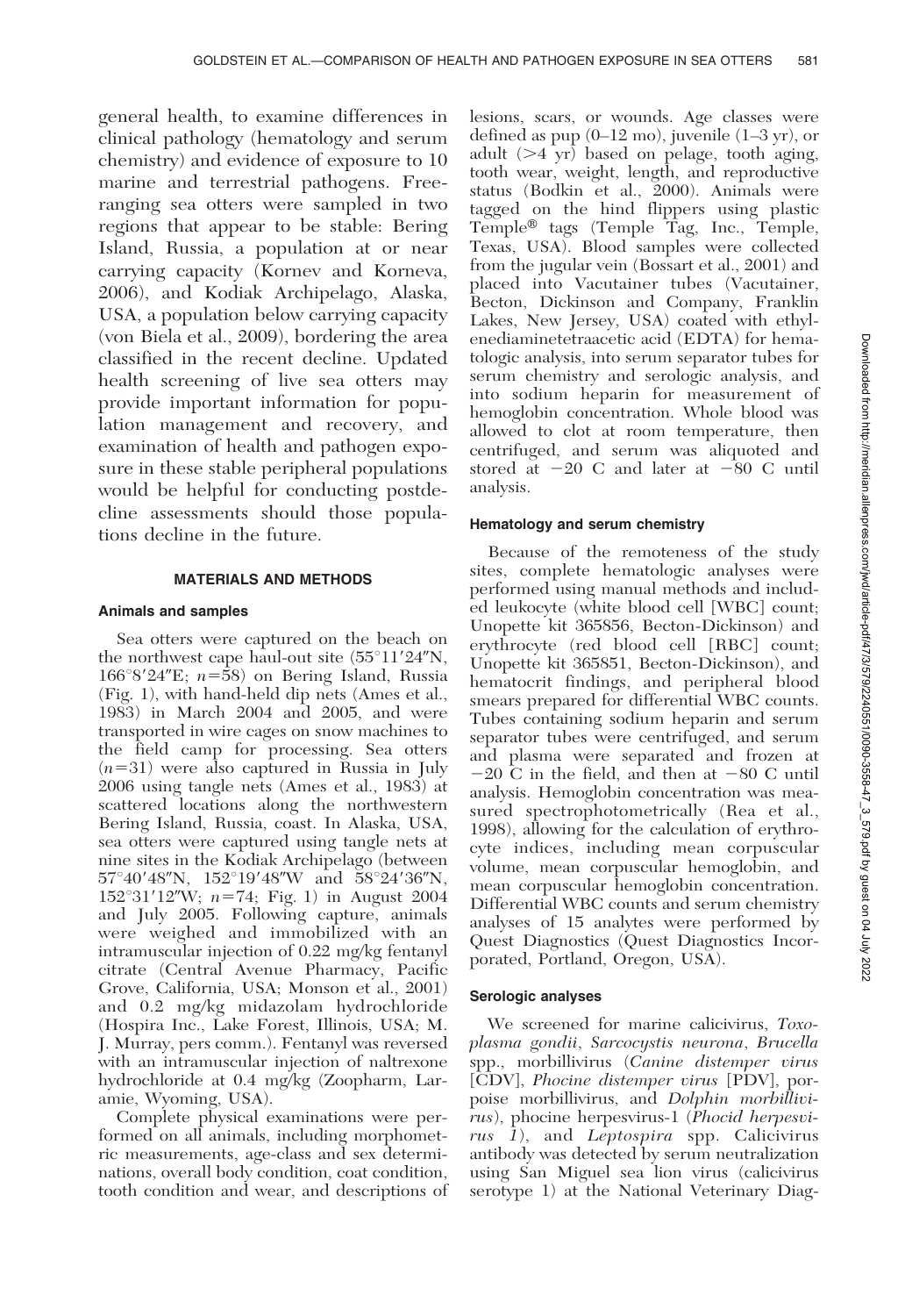nostic Laboratory (NVSL, Ames, Iowa, USA). Samples with a titer of greater than 1:8 were considered positive.

Sera were tested for antibodies to T. gondii and S. neurona using an indirect fluorescent antibody test (IFAT) validated for T. gondii in sea otters at the University of California, Davis, California, USA. The IFAT was performed as described (Miller et al., 2002) with the optimal cutoff for maximal sensitivity and specificity set at 1:320. The cutoff for S. neurona was also set at 1:320, but that test has not been validated in sea otters.

Exposure to Brucella spp. was measured using a competitive enzyme-linked immunosorbent assay (cELISA) at the Mystic Aquarium and Institute for Exploration, Mystic, Connecticut, USA (Meegan et al., 2010). The assay was developed using a whole-cell antigen of a strain of marine Brucella species isolated from a harbor seal (Phoca vitulina), characterized and available commercially through NVSL (case 04-0281, accession 311585). The test was developed to screen sera from marine mammal species for the presence of antibodies against marine-origin Brucella spp. All samples were screened at a 1:10 dilution, and the percentage of inhibition was measured. Samples with  $>30\%$  inhibition were considered positive. This test has not been validated in sea otters; however, based on comparisons with culture-confirmed cases, specificity and sensitivity for cetacean samples were 73% and 100%, respectively, and for pinnipeds 77% and 67%, respectively (Meegan et al., 2010). Additionally comparison testing revealed the marine-origin cELISA was more sensitive for detecting anti-*Brucella* antibodies in marine mammal samples than was the B. abortus tests available.

Sera were submitted to Oklahoma Animal Disease Diagnostic Laboratory (Stillwater, Oklahoma, USA) for testing for antibodies to Leptospira spp., phocine herpesvirus-1 and morbillivirus (CDV, PDV, porpoise morbillivirus, dolphin morbillivirus). Standard microscopic agglutination microtiter procedure was used to test for exposure to Leptospira interrogans (serovars pomona, hardjo, grippotyphosa, icterohaemorrhagiae, and bratislava; Colagross-Schouten et al., 2002). Titers  $>1:100$  were determined to be positive in accordance with methods established for California sea lions (Zalophus californianus). Exposure to phocine herpesvirus-1 was tested using a serum neutralization assay that detects antibodies against the Atlantic isolate (PB84) grown in seal kidney cells in accordance with methods by Osterhaus et al. (1985), which detects antibodies against the Atlantic isolate

of phocine herpesvirus-1. Samples were considered positive if they had a titer of  $>1:16$ (twice the cutoff reported by the laboratory). This cutoff was chosen because the assay has not been validated for use with sea otters. Screening for morbilliviruses exposure was performed by serum neutralization (Saliki and Lehenbauer, 2001); samples were considered positive if titers were  $\geq 1:16$ , again twice the cutoff reported by the laboratory as described above.

Archived sera were also obtained from livecaptured sea otters and harbor seals in Alaska for morbillivirus antibody testing: 119 (104 adults, 15 juveniles) sea otters captured 1991– 2005 (Table 1) and 42 (21 adults, 14 juveniles, 7 pups) harbor seals captured in Cook Inlet and Kachemak Bay, Alaska, USA, by the Polar Ecosystems Program, National Marine Mammal Laboratory as a part of ongoing research, 2005–2006. Archived samples had been stored at  $-80$  C.

A subset of samples  $(n=10)$  from both Kodiak, USA, and Bering Island, Russia, was submitted to the Animal Health Diagnostic Center, College of Veterinary Medicine at Cornell University for CDV testing to compare diagnostic test results. These samples were tested by serum neutralization and again a titer of  $\geq$ 1:16 was considered positive.

# Statistical analysis

Because age-related differences in condition and clinical pathology values have been noted among sea otters (Hanni et al., 2003) and were confirmed in this study, comparisons are not presented between age classes and regions but, instead, within each age class for the two regions. The mean, standard deviation, and range for each hematologic and serum chemistry value were calculated for each age class for both study regions. Unpaired t-tests (Zar, 1996) were used to compare hematology and serum chemistry values for the two regions within an age class (juveniles, adults). Twofactor analysis of variance (ANOVA; Zar, 1996) was used to compare serum chemistry values for sea otters of different sex and region for adults and for juveniles  $(P<0.05)$ . Comparison between sexes for hematologic parameters was not performed because data were only available from two female otters from Bering Island, Russia. When necessary, data were logarithmically transformed to meet the assumption of normality. Transformed variables were used in subsequent analyses. Because of the small size of the sample of captured pups from both locations, the data from that age class were not included in the analyses.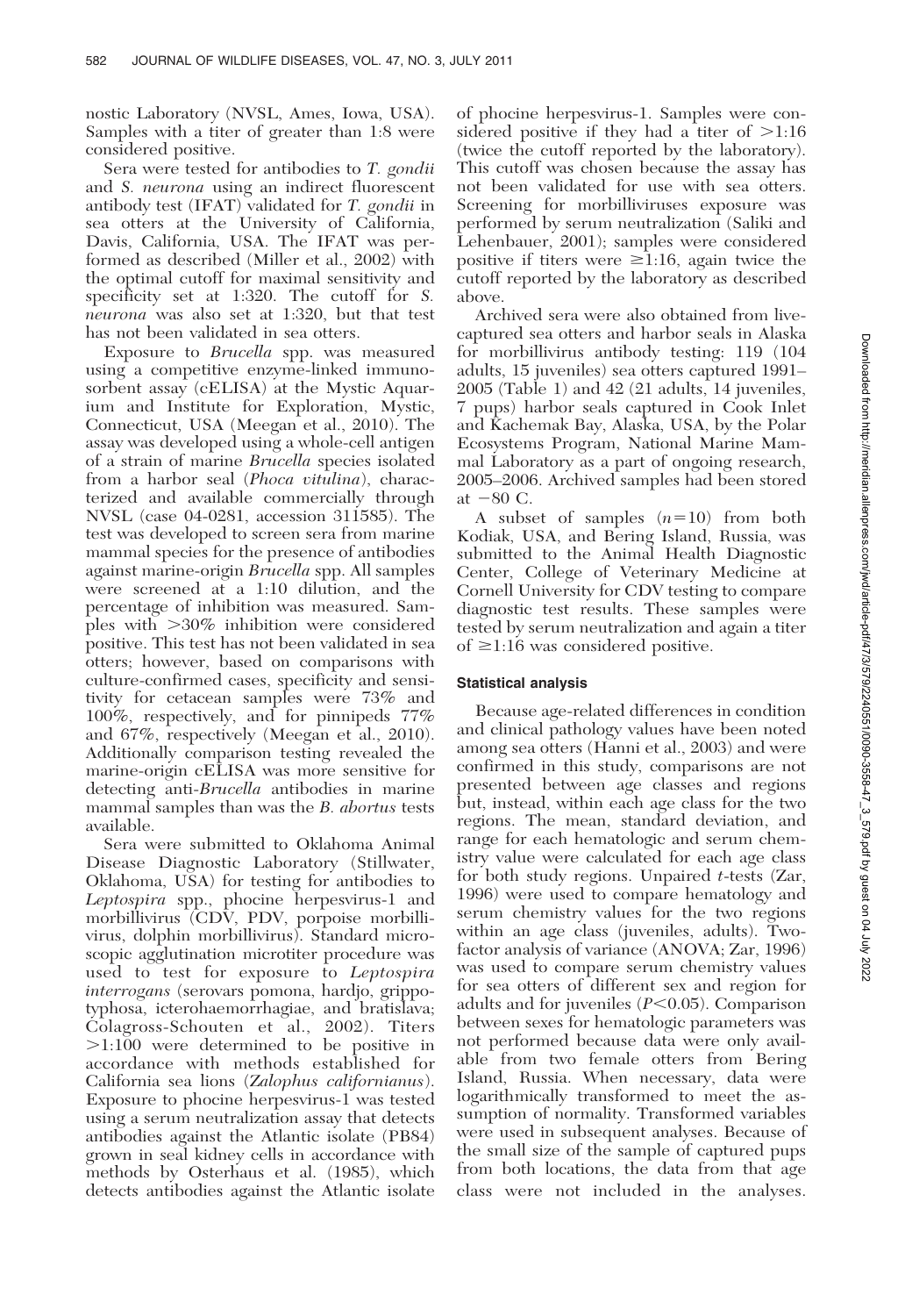|       |                                                     | Female |                        |       | Male             |       |
|-------|-----------------------------------------------------|--------|------------------------|-------|------------------|-------|
| Year  | Location                                            | Adult  | <i><u>Iuvenile</u></i> | Adult | <i>I</i> uvenile | Total |
| 1989  | Kenai Peninsula, <i>Exxon Valdez</i> oil spill area | 6      |                        | 5     |                  | 11    |
| 1989  | Kodiak Island, <i>Exxon Valdez</i> oil spill area   | 10     | 3                      |       | $\mathbf{2}$     | 16    |
| 1991  | Western Aleutians, Adak Island                      | 9      |                        | 4     |                  | 13    |
| 1992  | Western Aleutians, Amchitka Island                  | 6      | $\overline{4}$         | 5     |                  | 15    |
| 1992  | Western Prince William Sound                        | 5      |                        | 5     |                  | 10    |
| 1995  | Western Aleutians, Shemya Island                    |        |                        |       |                  | 4     |
| 1998  | Western Prince William Sound                        |        | 3                      | З     |                  | 13    |
| 2001  | Western Prince William Sound                        |        | 3                      | 6     |                  | 16    |
| 2004  | Western Aleutians, Adak Island                      | 6      |                        |       |                  |       |
| 2004  | Western Aleutians, Attu Island                      |        |                        |       |                  |       |
| 2004  | Western Aleutians, Shemya Island                    |        |                        |       |                  |       |
| 2004  | Western Aleutians, Amchitka Island                  |        |                        |       |                  |       |
| 2005  | Eastern Prince William Sound                        | 5      |                        | 5     |                  | 10    |
| Total |                                                     | 64     | 13                     | 40    | 2                | 119   |

TABLE 1. Numbers of archived serum samples from northern sea otters (Enhydra lutris kenyoni) collected throughout a broad geographic range of Alaska, USA, in 1989–2005, and tested for antibodies against morbilliviruses.

Probability values were adjusted to control for the effect of multiple comparisons using the Bonferroni correction (Bonferroni, 1936).

The  $\chi^2$  test (Zar, 1996) or, when an expected cell was less than five, Fisher's exact test (Fisher, 1935) was used to assess differences in antibody prevalence among locations, age classes, and sexes. When appropriate, strength of association was estimated by the odds ratio. Statistical analyses were performed with SPSS 11.0 for Windows (SPSS Inc., Chicago, Illinois, USA).

# RESULTS

We collected 163 samples from 2004 to 2006 (74 from Kodiak, USA; 89 from Bering Island, Russia). Complete hematology was performed on samples from 62 otters from Kodiak, USA (2004 and 2005), and 29 from Bering Island, Russia (2004). Serum chemistry analysis was conducted on 72 and 89 samples collected from the two areas, respectively, and included all years of the study. Samples from all otters were submitted for serologic analysis, but not all were tested for each pathogen because of insufficient serum.

Abnormalities, including broken teeth, nose scars, superficial lacerations, and punctures, were noted in animals from both study areas. Although not statistically

significant, body condition was lower in animals from Bering Island, Russia (mean mass/length ratios [kg/cm] for adults: males= $0.226$ , females= $0.182$ ) compared with Kodiak, USA: males=0.240, females $=0.197$ ; Monson, 2009). Particularly on Bering Island, Russia, body condition values were lowest in 2004 (captures conducted on haul-out sites in late winter,  $P<0.0001$ ) and highest in 2006 (captures conducted in open water in summer; Monson, 2009).

# Clinical pathology

Juvenile otters in Kodiak, USA, had a higher mean lymphocyte count than those on Bering Island, Russia  $(P<0.05;$  Table 2). Means for adult otters from Kodiak, USA, were significantly higher for total WBC count, neutrophil, lymphocyte and monocyte counts, and mean corpuscular volume  $(P<0.05;$  Table 2). Adults from Bering Island, Russia, had higher mean eosinophil count and mean cell hemoglobin concentration (Table 2).

There were also significant differences among overall serum chemistry analytes when comparing the two regions by age class  $(P<0.05;$  Table 3). Juveniles from Kodiak, USA, had higher mean chloride,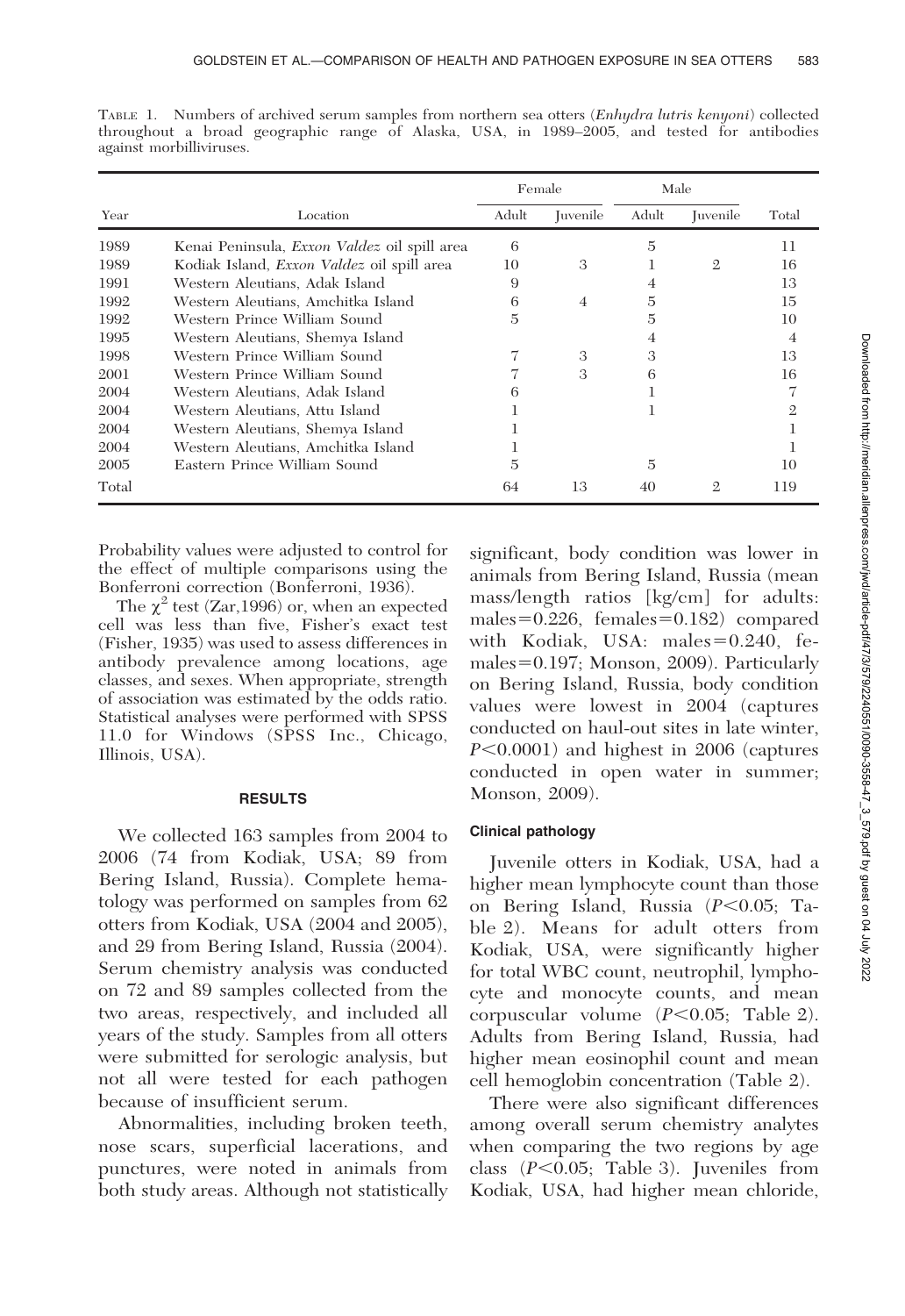| i                                    |                                                                                                                                                                                                                                           |
|--------------------------------------|-------------------------------------------------------------------------------------------------------------------------------------------------------------------------------------------------------------------------------------------|
| į                                    | í                                                                                                                                                                                                                                         |
|                                      |                                                                                                                                                                                                                                           |
|                                      |                                                                                                                                                                                                                                           |
|                                      |                                                                                                                                                                                                                                           |
|                                      |                                                                                                                                                                                                                                           |
| ļ                                    |                                                                                                                                                                                                                                           |
| i<br>China                           |                                                                                                                                                                                                                                           |
|                                      |                                                                                                                                                                                                                                           |
|                                      |                                                                                                                                                                                                                                           |
|                                      |                                                                                                                                                                                                                                           |
| Ĭ                                    | ļ<br>j                                                                                                                                                                                                                                    |
|                                      | ֖֖֖ׅ֖֖֖֖֖֖֧ׅ֪֪֪ׅ֖֧֚֚֚֚֚֚֚֚֚֚֚֚֚֚֚֚֚֚֚֚֚֚֚֚֬֡֡֡֡֬֝֬֝֓֞֡֡֬֞֩֝                                                                                                                                                                               |
| ł                                    | ĺ<br>ļ                                                                                                                                                                                                                                    |
|                                      | ים בינים ביום בינים בינים בינים בינים בינים בינים בינים בינים בינים בינים בינים בינים בינים בינים בינים בינים<br>תוכנים בינים בינים בינים בינים בינים בינים בינים בינים בינים בינים בינים בינים בינים בינים בינים בינים בינים ב<br>í<br>I |
| and range for her.                   | $\sim$<br>- - - - - - - A                                                                                                                                                                                                                 |
| Mean, SD, and range<br>E             |                                                                                                                                                                                                                                           |
|                                      |                                                                                                                                                                                                                                           |
| 4.ВЫЕ 4.<br>u ta y <sub>u</sub><br>E | $(AK)$ , USA, and the $\overline{\mathbf{L}}$ .                                                                                                                                                                                           |

|                                                                                                                                                                                          | $Pups^a$                                     |                              |                    | Juveniles <sup>a</sup>    |                              |                        |                                | Adults <sup>a</sup>   |                                |                            |
|------------------------------------------------------------------------------------------------------------------------------------------------------------------------------------------|----------------------------------------------|------------------------------|--------------------|---------------------------|------------------------------|------------------------|--------------------------------|-----------------------|--------------------------------|----------------------------|
|                                                                                                                                                                                          | AK $(n=6)$                                   |                              | $AK(n=20)$         |                           | $RU(n=14)$                   |                        | AK $(n=36)$                    |                       | $RU(n=15)$                     |                            |
| Value                                                                                                                                                                                    | Mean (SD)                                    | Range                        | Mean (SD)          | Range                     | Mean (SD)                    | Range                  | Mean (SD)                      | Range                 | Mean (SD)                      | Range                      |
| Red blood cell<br>$(10^6\mbox{/}\mathrm{m})$                                                                                                                                             | 4.9(0.4)                                     | 5.4<br>$4.3-$                | 5.1(0.9)           | $4.0 - 7.5$               | 5.3(0.8)                     | $4.4 - 7.3$            | 4.7 (0.9)                      | $3.0 - 7.5$           | 5.5(0.7)                       | $4.4 - 6.5$                |
| Hemoglobin                                                                                                                                                                               |                                              |                              |                    |                           |                              |                        |                                |                       |                                |                            |
| Hematocrit $(\%)$<br>$(\mathbb{B}\mathbb{A})$                                                                                                                                            | 17.3(1.8)<br>$54(6)$                         | $14.2 - 19.7$<br>$45 - 63$   | 15.0(4.8)<br>54(3) | $6.8 - 22.6$<br>$50 - 59$ | 18.3(3.6)<br>54 (4)          | $14.5 - 21.4$<br>44–63 | 16.1(4.1)<br>55 (5)            | $9.7 - 21.0$<br>45-63 | 18.9 (1.3)<br>55(6)            | $16.6 - 21.1$<br>$51 - 60$ |
| Mean cell                                                                                                                                                                                |                                              |                              |                    |                           |                              |                        |                                |                       |                                |                            |
| volume $(\mathrm{f\hspace{0.25ex}l})$                                                                                                                                                    | 110.7 (12.8)                                 | 89.5-124.4                   | 108.8 (17.3)       | $71.6 - 139.8$            | 102.2(15.1)                  | $73.6 - 133.3$         | 119.0 (19.9)°                  | $70.5 - 189.2$        | $100.5 (12.2)^c$               | 83.6-126.4                 |
| hemoglobin<br>Mean cell                                                                                                                                                                  |                                              |                              |                    |                           |                              |                        |                                |                       |                                |                            |
| $\left( \delta d \right)$                                                                                                                                                                | 35.4(4.0)                                    | $28.3 - 38.5$                | 29.6 (9.6)         | $15.4 - 45.1$             | 34.9(5.4)                    | $27.2 - 49.2$          | 34.6 (9.6)                     | 14.9-61.4             | 34.5(4.2)                      | $25.5 - 41.8$              |
| ${\rm Mean}$ cell                                                                                                                                                                        |                                              |                              |                    |                           |                              |                        |                                |                       |                                |                            |
| concentration<br>hemoglobin                                                                                                                                                              |                                              |                              |                    |                           |                              |                        |                                |                       |                                |                            |
| $(\rm g/dl)$                                                                                                                                                                             | 32.0(1.2)                                    | $30.9 - 34.0$                | 27.5(7.9)          | $13.8 - 39.3$             | 34.2(2.1)                    | 29.7-37.7              | $29.0(6.1)^{\circ}$            | 19.9-37.8             | $34.4 (2.1)^c$                 | 30.2-37.8                  |
| White blood cell $(10^3/\mu l)$                                                                                                                                                          |                                              |                              |                    |                           |                              |                        |                                |                       |                                |                            |
|                                                                                                                                                                                          | 6.7(0.9)                                     | $5.5 - 7.9$                  | 9.1(2.1)           | $4.8 - 14.5$              | 6.8(2.2)                     | $3.9 - 9.4$            | $9.9(2.1)^c$                   | $7.4 - 16.5$          | $7.3 (3.3)^c$                  | $2.9 - 16.6$               |
| ${\rm Neutrophils}/\mu$                                                                                                                                                                  | 3,817 (950)                                  | 2,525-5,092                  | 5,199 (1,362)      | 2,976-7,770               | 4,352 (1,570)                | 2,488-6,688            | $6,025$ $(1,636)$ <sup>c</sup> | 2,772-10,744          | $3,784$ $(1,443)$ <sup>c</sup> | 969-6,124                  |
|                                                                                                                                                                                          | 58 (16)                                      | $33 - 76$                    | 57 (13)            | $33 - 75$                 | 64 (7)                       | $51 - 76$              | 61 (12)                        | $33 - 86$             | 54 (16)                        | $34 - 88$                  |
| Neutrophils $(\mathcal{C}_{\!\!o\!o})$ Lymphocytes ( $\mathcal{C}_{\!\!o\!o}$ )<br>Lymphocytes ( $\mathcal{C}_{\!\!o\!o}$ )                                                              | 2,685 (1,304)                                | $1,474 - 4,743$<br>$22 - 62$ | $3,285(1,541)^b$   | $1,050 - 6,240$           | $1,546$ $(883)^b$            | 516-4,021              | 3,083 (1,388) <sup>c</sup>     | 865-7,425             | 1,634 (840) <sup>c</sup>       | 389-2,992                  |
|                                                                                                                                                                                          | $\frac{39\ (14)}{204\ (176)}$                |                              | 34 (12)            | $10 - 65$                 | 23(8)                        | $6 - 43$               | 31 (12)                        | $10 - 54$             | 23(11)                         | $7 - 46$                   |
| Monocytes/µl                                                                                                                                                                             |                                              | $0 - 383$                    | 392 (257)          | $0 - 1,015$               | 435 (328)                    | 167-1,376              | 296 (259)                      | $0 - 945$             | 336 (160)                      | 165-800                    |
| Monocytes $(\%$                                                                                                                                                                          | 3(3)                                         |                              | 4(2)               | $-7 - 0$                  | $\left( \frac{1}{2} \right)$ | $2 - 16$               | $3(2)^c$                       | $\overline{0}$        | $5(2)^c$                       | $1 - 8$                    |
| Eosinophils/µ                                                                                                                                                                            | 13(32)                                       | $0 - 79$<br>$0 - 79$         | 492 (612)          | $0 - 2,048$               | 473 (378)                    | $0 - 1,376$            | 458 (458) <sup>c</sup>         | $0 - 1,485$           | $1,566$ $(2,030)$ <sup>c</sup> | $0 - 8,110$                |
| $(\mathscr{C})$<br>Eosinophils                                                                                                                                                           | $\begin{array}{c} 1\ (0.5) \\ 0 \end{array}$ |                              | $\frac{5}{6}$      | $0 - 21$                  | $\sqrt{2}$                   | $0 - 16$               | $5(5)^{\circ}$                 | $0 - 15$              | $18~(13)^{\circ}$              | $0 - 49$                   |
| Basophils/µl                                                                                                                                                                             |                                              | 12(38)                       | $0 - 155$          |                           | $5(20)$                      | $0 - 93$               | $6(25)$                        | $0 - 97$              |                                |                            |
| Basophils $(\%)$                                                                                                                                                                         |                                              | (0.5)                        | $0 - 2$            |                           | (0.5)                        | $\overline{J}$         | (0.5)                          | $\overline{J}$        |                                |                            |
| <sup>a</sup> Age classes were defined as pup (0-12 months), juvenile (1-3 years), or adult (>4 years) based on pelage, tooth aging, tooth wear, weight, length, and reproductive status. |                                              |                              |                    |                           |                              |                        |                                |                       |                                |                            |

. ല

 $\mathbb{P}$  Juvenile sea otter means within a row are significantly different between regions (P<0.05).  $^{\circ}$  Adult sea otter means within a row are significantly different between regions (P<0.05).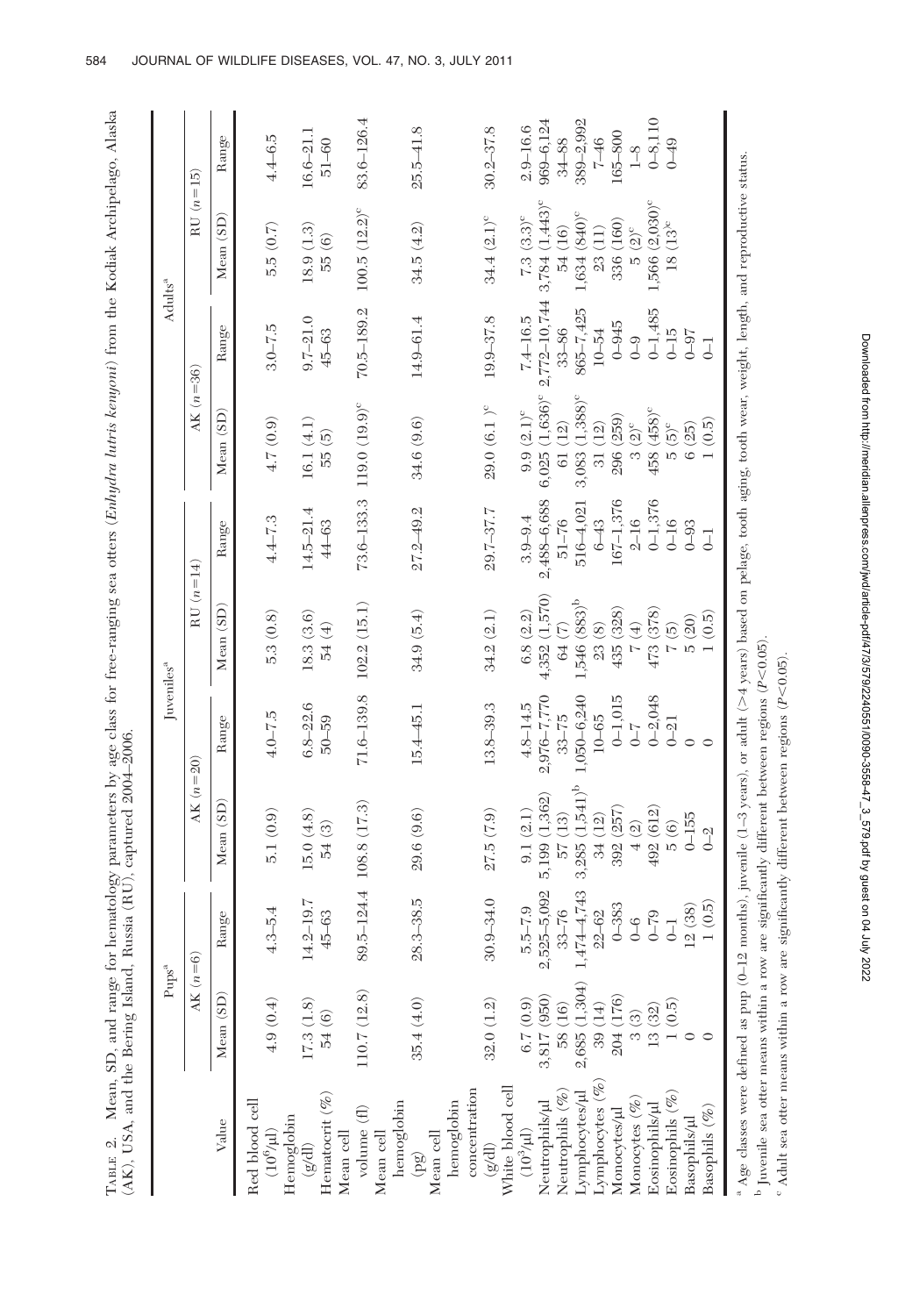| i                                                                                                                                                          |                                                                                                      |
|------------------------------------------------------------------------------------------------------------------------------------------------------------|------------------------------------------------------------------------------------------------------|
| l                                                                                                                                                          | í                                                                                                    |
| י<br>ו                                                                                                                                                     |                                                                                                      |
| l<br>i                                                                                                                                                     |                                                                                                      |
|                                                                                                                                                            | ׇׇ֚֘֝֕                                                                                               |
| J                                                                                                                                                          | $\overline{\phantom{a}}$<br>ć                                                                        |
|                                                                                                                                                            | ļ<br>Í                                                                                               |
| きゅうしょう<br>İ<br>Ş<br>i<br>$\frac{1}{2}$<br>:                                                                                                                | $\frac{1}{2}$<br>ׅ֘<br>i<br>in a control<br>ì<br>I                                                   |
| $\frac{1}{2}$                                                                                                                                              | ֖֧ׅ֧֧ׅ֧֪֪ׅ֦֧֧֪֪ׅ֦֧֧֧֪ׅ֪ׅ֪ׅ֧֚֚֚֚֚֚֚֚֚֚֚֚֚֚֚֚֚֚֚֚֚֚֚֚֚֚֚֚֚֡֘֟֟֓֬֝֝֟֓֝֬֓֝֟֟֓֝֬֝֟֝֬֝֬֝֬֝֟<br>$\sim$<br>J |
| ֦֦֦֦֧֦֦֦֦֧֦֦֧֪֪֦֧֦֧֦֧֧֧֧֧֦֧֦֧֦֧֦֚֚֚֚֚֚֚֚֚֝֘֝֘֝֝֝֓֓֡֝֓֓֓֓֓֓֓֓֓֓֓֓֓֓֓<br>į<br>֧֦֦֦֦֦֧֦֦֦֦֦֦֦֧֦֦֦֦֦֦֦֦֦֦֦֦֦֧֪֦֦֦֚֝֩֩֩֠֝֘֝֝֝֝֝֝֝֝֝֝֝֓֝֓֝֝֓֝֞֝<br>$\frac{1}{2}$ | $\cdots$ . Which is a set of $\cdots$<br>$ C + F$ $\sim$ $K + F$<br>Jamain,                          |
| I                                                                                                                                                          |                                                                                                      |

|                                                                                                                                                                                                                                                                                                                                                                                       |                                                                              | $Pups^a$                   |                                        |                            |                                                                                  | Juveniles <sup>a</sup>     |                                       |                            |                                     |                            | Adults <sup>a</sup>           |                            |
|---------------------------------------------------------------------------------------------------------------------------------------------------------------------------------------------------------------------------------------------------------------------------------------------------------------------------------------------------------------------------------------|------------------------------------------------------------------------------|----------------------------|----------------------------------------|----------------------------|----------------------------------------------------------------------------------|----------------------------|---------------------------------------|----------------------------|-------------------------------------|----------------------------|-------------------------------|----------------------------|
|                                                                                                                                                                                                                                                                                                                                                                                       | $AK(n=6)$                                                                    |                            | $RU(n=2)$                              |                            | $AK(n=25)$                                                                       |                            | $RU(n=31)$                            |                            | $AK(n=41)$                          |                            | $RU(n=56)$                    |                            |
| Value                                                                                                                                                                                                                                                                                                                                                                                 | Mean (SD)                                                                    | Range                      | Mean (SD)                              | Range                      | Mean (SD)                                                                        | Range                      | Mean (SD)                             | Range                      | Mean (SD)                           | Range                      | Mean (SD)                     | Range                      |
| Total protein $(g/dl)$<br>Globulin (g/dl)                                                                                                                                                                                                                                                                                                                                             | $\begin{array}{c} 5.6 \ (0.4) \\ 2.6 \ (0.3) \\ 3.0 \ (0.2) \end{array}$     | $4.8 - 5.9$<br>$2.0 - 2.9$ | (0.5)<br>(0.5)<br>3.4<br>6.2           | $2.9 - 3.8$<br>$5.8 - 6.7$ | $6.4~(0.5)^{\rm b}$<br>$3.6(0.5)^{b}$                                            | $5.2 - 7.5$<br>$2.6 - 5.0$ | $5.9(0.5)^{b}$<br>3.1 $(0.4)^{\rm b}$ | $4.9 - 6.6$<br>$2.3 - 3.7$ | 4.1 $(0.5)^c$<br>$6.8(0.5)^{\circ}$ | $6.0 - 7.8$<br>$3.3 - 5.2$ | $3.9(0.4)^c$<br>6.4 $(0.4)^c$ | $5.5 - 7.3$<br>$2.8 - 4.7$ |
| Albumin $(g/d)$<br>Alkaline                                                                                                                                                                                                                                                                                                                                                           |                                                                              | $2.8 - 3.2$                | 2.9(0.1)                               | $2.8 - 2.9$                | 2.8(0.2)                                                                         | $2.5 - 3.3$                | 2.8(0.2)                              | $2.2 - 3.1$                | $2.7(0.2)^{\circ}$                  | $2.4 - 3.1$                | $2.6(0.2)^c$                  | $2.1 - 3.1$                |
| phosphatase<br>(IU)                                                                                                                                                                                                                                                                                                                                                                   | 417.0 (172.2) 262-723                                                        |                            |                                        |                            | 153.3 (30.5) 123-184 182.6 (148.2) <sup>b</sup> 45-656 103.7 (47.3) <sup>b</sup> |                            |                                       |                            | $39 - 200$ 101.4 (47.3)             | $41 - 321$                 | 99.6(59.0)                    | 47-460                     |
| Alanine                                                                                                                                                                                                                                                                                                                                                                               |                                                                              |                            |                                        |                            |                                                                                  |                            |                                       |                            |                                     |                            |                               |                            |
| aminotrans-<br>ferase (IU)                                                                                                                                                                                                                                                                                                                                                            | 260.8 (164.4) 123-586                                                        |                            | 194.3 (34.1) 155-215 161.6 (80.6)      |                            |                                                                                  |                            | $75 - 455$ $154.2$ $(37.4)$           |                            | $90 - 249$ 159.4 (62.3)             | 78-364                     | 166.1 (77.3)                  | 76-564                     |
| Aspartate                                                                                                                                                                                                                                                                                                                                                                             |                                                                              |                            |                                        |                            |                                                                                  |                            |                                       |                            |                                     |                            |                               |                            |
| aminotrans-                                                                                                                                                                                                                                                                                                                                                                           | 310.0 (184.7) 122-587                                                        |                            | $171.7(22.9)$ $146-190$ $239.4(189.3)$ |                            |                                                                                  |                            | $95 - 931$ 152.5 (56.6)               |                            | $67 - 364$ 272.3 (221.1) 107-1154   |                            | 238.8 (168.1) 103-1,043       |                            |
| Calcium (mg/dl)<br>ferase (IU)                                                                                                                                                                                                                                                                                                                                                        |                                                                              | $9.1 - 10.5$               | 9.0(0.1)                               | $8.9 - 9.1$                | 8.8(0.4)                                                                         | $7.8 - 9.4$                | 8.6(0.4)                              | 8.1-10.1                   | 8.5(0.5)                            | $7.8 - 10.7$               | 8.4(0.4)                      | $7.9 - 9.5$                |
| Creatinine (mg/dl)                                                                                                                                                                                                                                                                                                                                                                    | $\begin{array}{c} 9.7 \ (0.5) \\ 0.2 \ (0.1) \end{array}$                    |                            | 0.3(0.1)                               | $0.3 - 0.4$                | 0.3(0.1)                                                                         | $0.2 - 0.5$                | 0.4(0.2)                              | $0.2 - 0.7$                | $0.4(0.1)^{\circ}$                  | $0.2\text{--}0.7$          | $0.6(0.2)^c$                  | $0.3 - 0.9$                |
| Glucose (mg/dl)                                                                                                                                                                                                                                                                                                                                                                       | 120.2(33.1)                                                                  | $0.1 - 0.3$<br>$65 - 167$  | 140.3(21.4)                            | 116-156                    | 129.9 (27.0)                                                                     |                            | 65-176 111.0 (29.3)                   |                            | $66 - 176$ 123.3 (29.6)             | $61 - 200$                 | 142.1(32.1)                   | $41 - 215$                 |
| Total bilirubin                                                                                                                                                                                                                                                                                                                                                                       |                                                                              |                            |                                        |                            |                                                                                  |                            |                                       |                            |                                     |                            |                               |                            |
| (mgdd)                                                                                                                                                                                                                                                                                                                                                                                | 0.2(0.1)                                                                     | $0.1 - 0.3$                | (0.1)                                  | $0.1 - 0.2$                | 0.2(0.1)                                                                         | $0.1 - 0.3$                | 0.2(0.1)                              | $0.1 - 0.5$                | 0.2(0.1)                            | $0.1 - 0.3$                | 0.2(0.1)                      | $0.1 - 0.3$                |
| <b>Blood</b> urea                                                                                                                                                                                                                                                                                                                                                                     |                                                                              |                            |                                        |                            |                                                                                  |                            |                                       |                            |                                     |                            |                               |                            |
| nitrogen (mg/dl)                                                                                                                                                                                                                                                                                                                                                                      | 39.2(14.1)                                                                   | $29 - 67$                  | 55.0 (17.3)                            | $36 - 70$                  | $42.6 (9.6)^b$                                                                   | $25 - 64$                  | 56.6 $(14.8)^b$                       | $29 - 86$                  | 46.9 (10.2) <sup>c</sup>            | $29 - 75$                  | 61.3 $(14.9)^c$               | $31 - 112$                 |
| Sodium (mmol/l)                                                                                                                                                                                                                                                                                                                                                                       | $\begin{array}{c} 151.8 \ (1.6) \\ 4.6 \ (0.5) \\ 115.5 \ (3.0) \end{array}$ | $151 - 155$                | 150.3 (1.5)                            | 149-152                    | 152.3(1.4)                                                                       |                            | $150 - 155$ $151.2$ $(3.2)$           |                            | $142 - 158$ 153.1 (1.8)             | 150-157                    | 151.9(2.4)                    | 148-159                    |
| Potassium (mmol/l)                                                                                                                                                                                                                                                                                                                                                                    |                                                                              | $4.2 - 5.6$<br>111-120     | 4.0(0.9)                               | $3.0 - 4.7$                | 4.0(0.4)                                                                         | $3.2 - 4.9$                | 4.2(0.3)                              | $3.5 - 4.7$                | 4.1(0.3)                            | $3.4 - 5.0$                | 4.1(0.4)                      | $3.3 - 5.0$                |
| Chloride $\langle \text{mmol} \Lambda \rangle$<br>$\gamma$ -Glutanyl                                                                                                                                                                                                                                                                                                                  |                                                                              |                            | 114.3(2.1)                             |                            | 112-116 116.6 $(2.0)^b$                                                          |                            | $113 - 120$ 114.1 $(3.2)^b$           |                            | $104 - 120$ 115.9 $(2.2)$           | $111 - 120$                | 115.4 (4.1)                   | $109 - 128$                |
| transpeptidase                                                                                                                                                                                                                                                                                                                                                                        |                                                                              |                            |                                        |                            |                                                                                  |                            |                                       |                            |                                     |                            |                               |                            |
| (IVJ)                                                                                                                                                                                                                                                                                                                                                                                 | 11.8 (5.2)                                                                   | $3 - 18$                   |                                        |                            | 12.8(7.3)                                                                        | $5 - 37$                   |                                       |                            | 12.0(3.9)                           | $6 - 28$                   |                               |                            |
| <sup>a</sup> Age classes were defined as pup (0-12 months), juvenile (1-3 years), or adult (>4 years) based on pelage, tooth aging, tooth wear, weight, length, and reproductive status.<br>Invenile sea otter means within a row are significantly different between regions ( $P<0.05$ )<br>Adult sea otter means within a row are significantly different between regions (P<0.05) |                                                                              |                            |                                        |                            |                                                                                  |                            |                                       |                            |                                     |                            |                               |                            |
|                                                                                                                                                                                                                                                                                                                                                                                       |                                                                              |                            |                                        |                            |                                                                                  |                            |                                       |                            |                                     |                            |                               |                            |

Downloaded from http://meridian.allenpress.com/jwdlarticle-pdfl47/3/579/2240551/0090-355847\_3\_578.pdf by guest on 04 July 2022 Downloaded from http://meridian.allenpress.com/jwd/article-pdf/47/3/579/2240551/0090-3558-47\_3\_579.pdf by guest on 04 July 2022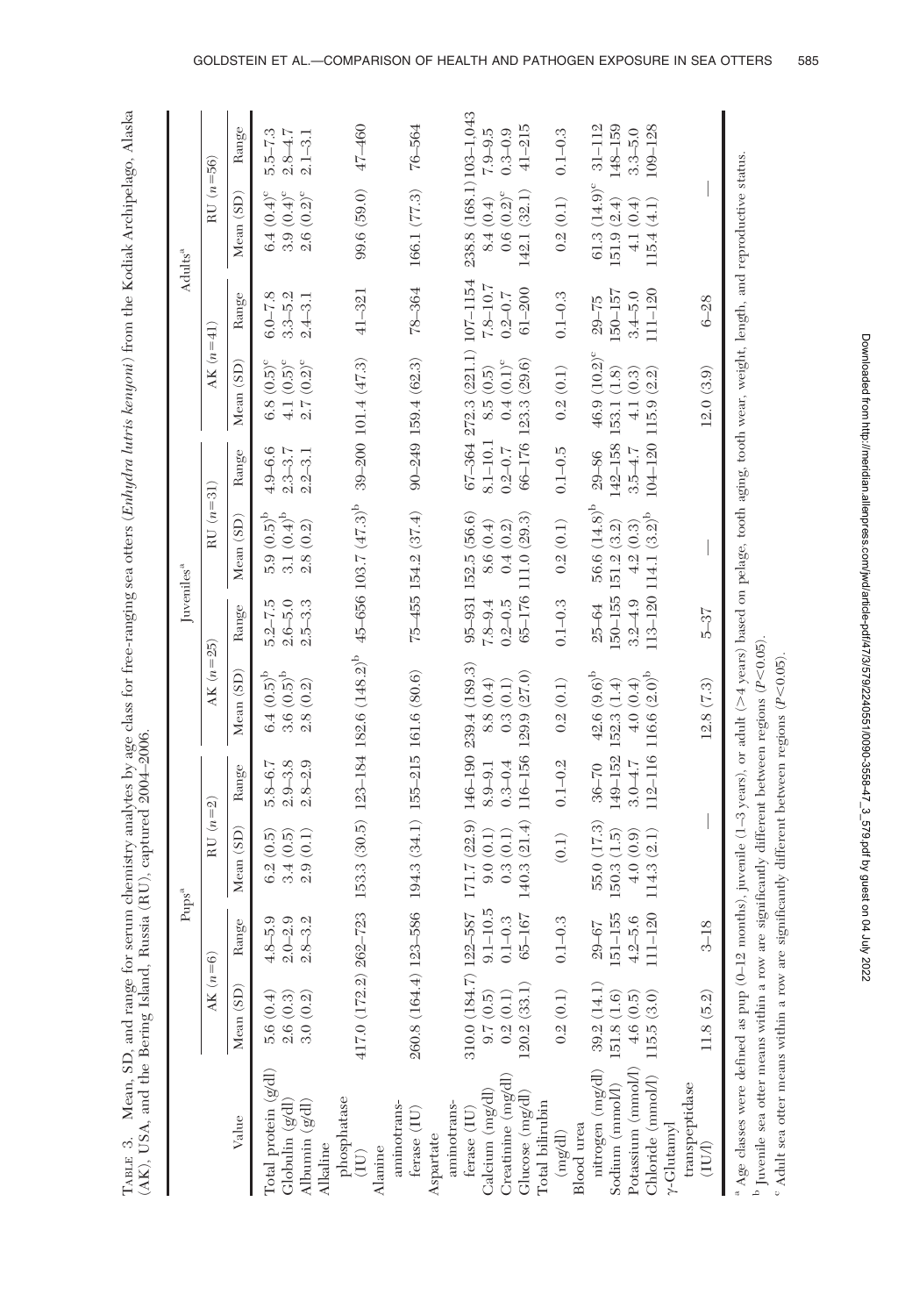| Pathogen                     | AK, No. positive/No. tested $(\%)$ | RU, No. positive/No. tested $(\%)$ |
|------------------------------|------------------------------------|------------------------------------|
| Toxoplasma gondii            | 2/74(2.7)                          | 4/89(4.5)                          |
| Sarcocystis neurona          | 2/74(2.7)                          | 0/89(0)                            |
| Calicivirus (serotype 1)     | 0/65(0)                            | 0/89(0)                            |
| Canine distemper virus       | 0/73(0)                            | 0/89(0)                            |
| Phocine distemper virus      | 30/73(41.0)                        | 0/89(0)                            |
| Dolphin morbillivirus        | 0/72(0)                            | 0/58(0)                            |
| Porpoise morbillivirus       | 0/72(0)                            | 0/58(0)                            |
| Phocine herpesvirus-1        | $11/72$ $(15.3)$                   | $2/88$ $(2.3)$                     |
| Leptospira spp. <sup>a</sup> | 1/72(1.4)                          | $2/89$ $(2.3)$                     |
| Brucella spp.                | 1/72(1.4)                          | $25/89$ $(28.1)$                   |

TABLE 4. Comparison of antibody prevalences in free-ranging sea otters (*Enhydra lutris kenyoni*) from the Kodiak Archipelago, Alaska (AK), USA; and the Bering Island, Russia (RU), captured 2004–2006.

 $^a$  Low positive titers (1:200) to L. hardjo.

total protein, globulins, and alkaline phosphatase (ALP) concentrations; and juveniles on Bering Island, Russia, had higher blood urea nitrogen. Adults from Kodiak, USA, had higher total protein, globulin, and albumin concentrations; whereas adults on Bering Island, Russia, had higher BUN and creatinine. Although not significantly different between groups, the maximum alanine aminotransferase (ALT) and aspartate aminotransferase (AST) values were high in adults from both regions. There were no significant differences in serum chemistry analytes between juvenile males and females in either region; however, a few parameters varied by sex in adults. Males from both regions had greater sodium  $(F_{1,97} = 10.73)$ ,  $P=0.01$ ), whereas adult females from Kodiak, USA, had higher ALT  $(F_{1.97} = 14.36, P < 0.001)$  and AST  $(F_{1.97} = 18.73, P < 0.001)$  concentrations. Finally, adult males from Kodiak, USA, had higher chloride values than did females, whereas on Bering Island, Russia, females had increased chloride values  $(F_{1.97} = 15.71, P \le 0.001).$ 

# Serology

Antibody prevalences were compared for 10 pathogens in otters from both study regions (Table 4). No detectable antibodies were found against San Miguel sea lion virus, and low prevalences were found to

T. gondii and Leptospira spp. in both areas. Prevalence of antibodies to T. gondii was 2.6% in Kodiak, USA (two adult females with titers of 1:1,280 and 1:2,560) and 4.5% on Bering Island, Russia (two adult males and two adult females, titers ranged from 1:320 to 1:10,240), whereas prevalence to Leptospira interrogans was 1.3% (one adult female) and 2.3% (two adult males) from Kodiak, USA, and Bering Island, Russia, respectively, all with low titers of 1:200 to serovar hardjo. Two adult females from Kodiak, USA, had low titers to S. neurona  $(1:320)$ .

Antibody to phocine herpesvirus-1 was detected in both areas, with animals from Kodiak, USA (15.2%), more than seven times  $(95\% \text{ CI} = 1.6-33.9)$  more likely to be positive than were those from Bering Island, Russia (2.3%). Low titers ranged from 1:24 to 1:32. Both positives from Bering Island, Russia, were adult males, and an equal proportion of animals of all age classes and both sexes captured in Kodiak, USA, were positive (Table 5). Antibodies were also detected in both groups to Brucella spp., but otters from Bering Island, Russia (28.1%), were 21 times  $(95\% \text{ CI} = 2.8 - 161.9)$  more likely to be positive than were otters from Kodiak, USA (1.3%), where the one positive otter was an adult male. Antibody prevalence on Bering Island, Russia, increased with age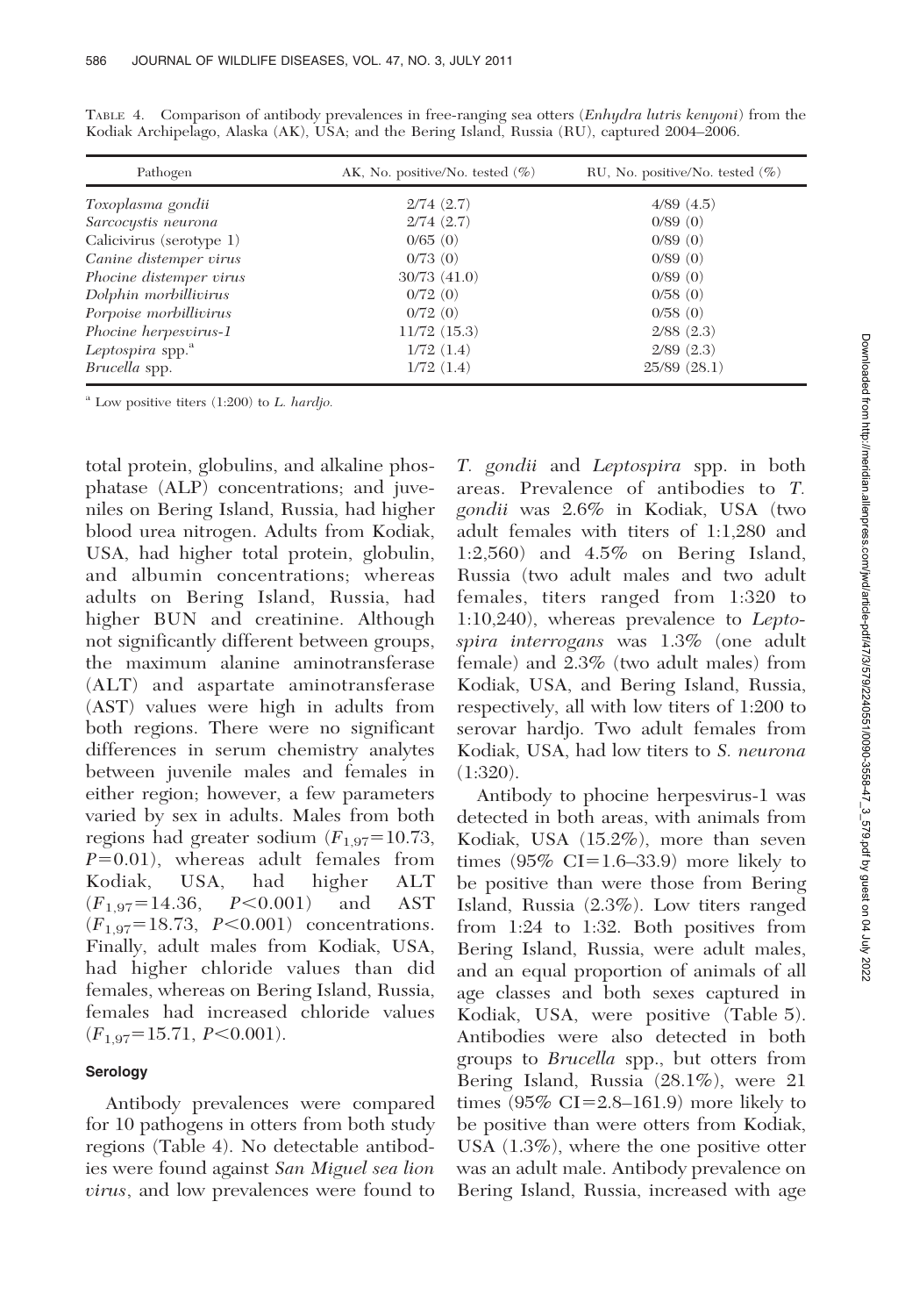|                         |                  | $AK(\%)$              |                    |                  | $RU(\%)$              |                    |
|-------------------------|------------------|-----------------------|--------------------|------------------|-----------------------|--------------------|
| Pathogen                | Pup <sup>a</sup> | Juvenile <sup>a</sup> | Adult <sup>a</sup> | Pup <sup>a</sup> | Juvenile <sup>a</sup> | Adult <sup>a</sup> |
|                         | $(n=6)$          | $(n=27)$              | $(n=40)$           | $(n=2)$          | $(n=31)$              | $(n=56)$           |
| Phocine distemper virus | 50               | 44.4                  | 32.5               |                  |                       | O                  |
| Phocine herpesvirus-1   | 16.7             | 14.8                  | 17.2               | $\Omega$         | 16.1                  | 3.6                |
| Brucella spp.           | 0                | $\Omega$              | 2.5                | $\Omega$         |                       | 35.7               |

TABLE 5. Prevalence of antibodies by age class in sea otters (Enhydra lutris kenyoni) from the Kodiak Archipelago, Alaska (AK), USA, and the Bering Island, Russia (RU), 2004–2006.

<sup>a</sup> Age classes were defined as pup (0–12 months), juvenile (1–3 years), or adult (>4 years) based on pelage, tooth aging, tooth wear, weight, length, and reproductive status.

 $(P<0.05;$  Table 5), with males and females equally likely to be positive.

No evidence of exposure was found to morbilliviruses on Bering Island, Russia. In contrast, although no antibodies were found for any of the cetacean morbilliviruses, a prevalence of 41.1% (30/73) was measured for PDV antibodies in samples from otters from Kodiak, USA. Repeated testing confirmed the PDV results, and the subset sent to Cornell University for CDV testing were negative (all positive  $[n=6]$  or suspect positive  $[n=4]$  for antibodies against PDV). Phocine distemper titers were low but were  $>1:16$  and up to 1:48. Positive reactions below our cutoff of 1:16 were noted in an additional 17 otters (titers of 1:12) that were considered indeterminate or suspect. Phocine distemper virus antibodies were found in all age classes, did not increase significantly with age (Table 5), and an equal proportion of males and females were positive. Results for all archived sea otter (Table 1) and harbor seal samples from Alaska, USA, submitted for testing for antibodies against all four morbilliviruses were negative.

#### **DISCUSSION**

Hematology and serum chemistry results did not reveal major differences that would indicate a difference in sea otter health between the two study areas. Although variations in some parameters were found, the means did not fall outside published ranges for sea otters (Bossart et al., 2001; Hanni et al., 2003), and the

differences were not significant physiologically. However, a few individuals had increased values for a small number of analytes compared with published values. The maximum eosinophil count in otters from Bering Island, Russia, was more than five times that reported in the literature and, although not pathognomonic for parasitism, may be indicative of increased parasite loads. Although no association was found between increased eosinophils and positive T. gondii serology, the presence of other parasitic infections could have been the cause; however, that was not examined. Two adult otters, one from each area, accounted for the maximum ALP, ALT, and AST values. All other values were within expected ranges, but both were older adults, suggesting that they may have had chronic/active ongoing liver disease resulting in hepatocellular leakage of the enzymes. Lastly, ALP concentrations in pups and juveniles captured in Kodiak, USA, were higher than published values. This condition could be due to rapid bone growth in these young animals, which has been documented in other species (Coles, 1986), or, although less likely, could be an indicator of underlying liver disease. Differences in sample handling, processing, and storage may have also contributed to differences among these values.

The negative results for San Miguel sea lion virus were consistent with findings by Hanni et al. (2003). Although caliciviruses are common marine mammal pathogens and evidence of exposure has been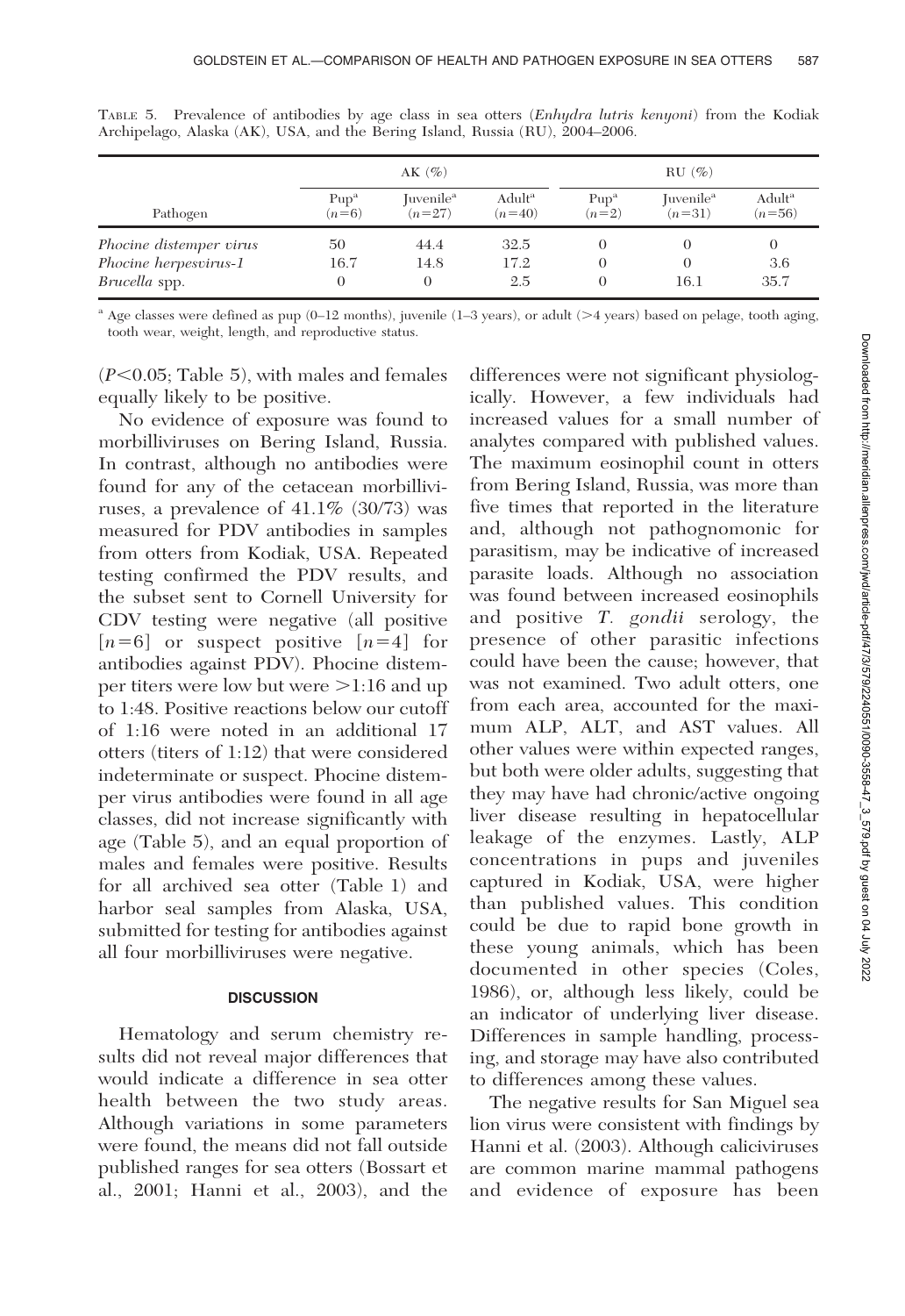reported in Steller sea lions (Eumetopias jubatus) in the region (Burek et al., 2005), this pathogen does not appear to be of concern in these sea otters. The low prevalences of antibodies to T. gondii, S. neurona, and Leptospira interrogans represent a small increase in prevalence compared with those reported by Hanni et al. (2003) for otters in Alaska, USA, since 1997. Leptospirosis commonly causes morbidity and mortality in California sea lions and northern fur seals (Callorhinus ursinus; Smith et al., 1977; Gulland et al., 1996), as does T. gondii and S. neurona in southern sea otters (Kreuder et al., 2003), but there has been little evidence of these diseases in sea otters in Alaska, USA.

The significantly higher prevalence of antibodies to phocine herpesvirus-1 in otters captured in Kodiak, USA, is of interest. Phocine herpesvirus infections commonly occur in young harbor seals, sometimes associated with morbidity and mortality (Goldstein et al., 2004). Reactivation of this virus also occurs in adult and subadult seals during times of stress. An unidentified herpesvirus has been circulating in otters in Alaska, USA, at least since the late 1980s when herpesviral inclusions were seen in tissues from animals that died in Prince William Sound during the Exxon Valdez oil spill in 1989 (Lipscomb et al., 1994). Because the test used in this study was developed for use in harbor seals to detect antibodies to phocine herpes, it is likely that crossreactive antibodies were detected to a related herpesvirus in these otter samples, rather than exposure to phocine herpes.

Almost one-third of the sea otters sampled on Bering Island, Russia, had antibodies against Brucella spp., in contrast to only one otter from Kodiak, USA. Brucella spp. infections have been correlated with reproductive failure in terrestrial mammals, but the pathogenicity of that infection is not well understood in marine species (Maratea et al., 2003). Prevalence increased with age, as has been reported for *Brucella* spp. exposure in other marine mammals (Zarnke et al., 2006). That increase may be associated with increased sexual activity with maturation. It is unclear why, in contrast, there is a low prevalence of exposure in otters from Kodiak, USA, but that is consistent with results that have been reported for other regions of Alaska (Hanni et al., 2003). It is unknown whether the presence of antibodies correlates with disease. Brucella-like organisms have been isolated from marine mammal species worldwide including a number of pinnipeds: grey seals (Halichoerus grypus), harp seals (Phoca groenlandica), ringed seals (Phoca hispida), and hooded seals (Cystophora cristata), as well as from parasites found in Pacific harbor seals (Garner et al., 1997; Forbes et al., 2000; Foster et al., 2001); thus a possible route of exposure may be through contact with infected seals. Other possible routes may be similar to those proposed for other marine mammals, including maternal transmission, physical trauma, ingestion, or through an undetermined parasite intermediate (Foster et al., 2001). Alternatively, as otters haul-out regularly on beaches on Bering Island, Russia (Burdin, pers. obs.), exposure to the pathogen could have occurred through contact with terrestrial mammals, such as caribou (Rangifer tarandus), domestic cattle (Bos taurus), and feral goats (Capra hircus) that also inhabit the island. Brucellosis, caused by Brucella suis type 4, is a serious problem in domestic reindeer (Rangifer tarandus) in parts of Russia, and wild caribou are considered to be a reservoir (Klein, 1980). The increased prevalence could also be due to crossreactivity with antibodies to other Gramnegative bacteria. Although not a part of this study, evaluation of cross-reactivity of the marine Brucella-based cELISA with other Gram-negative bacteria (Meegan et al., 2010) found that it did not occur with Yersinia enterocolitica O:9 antibody-positive sera; however, cross-reactivity was found with B. abortus– and B. melitensis–positive sera. Thus, because the ma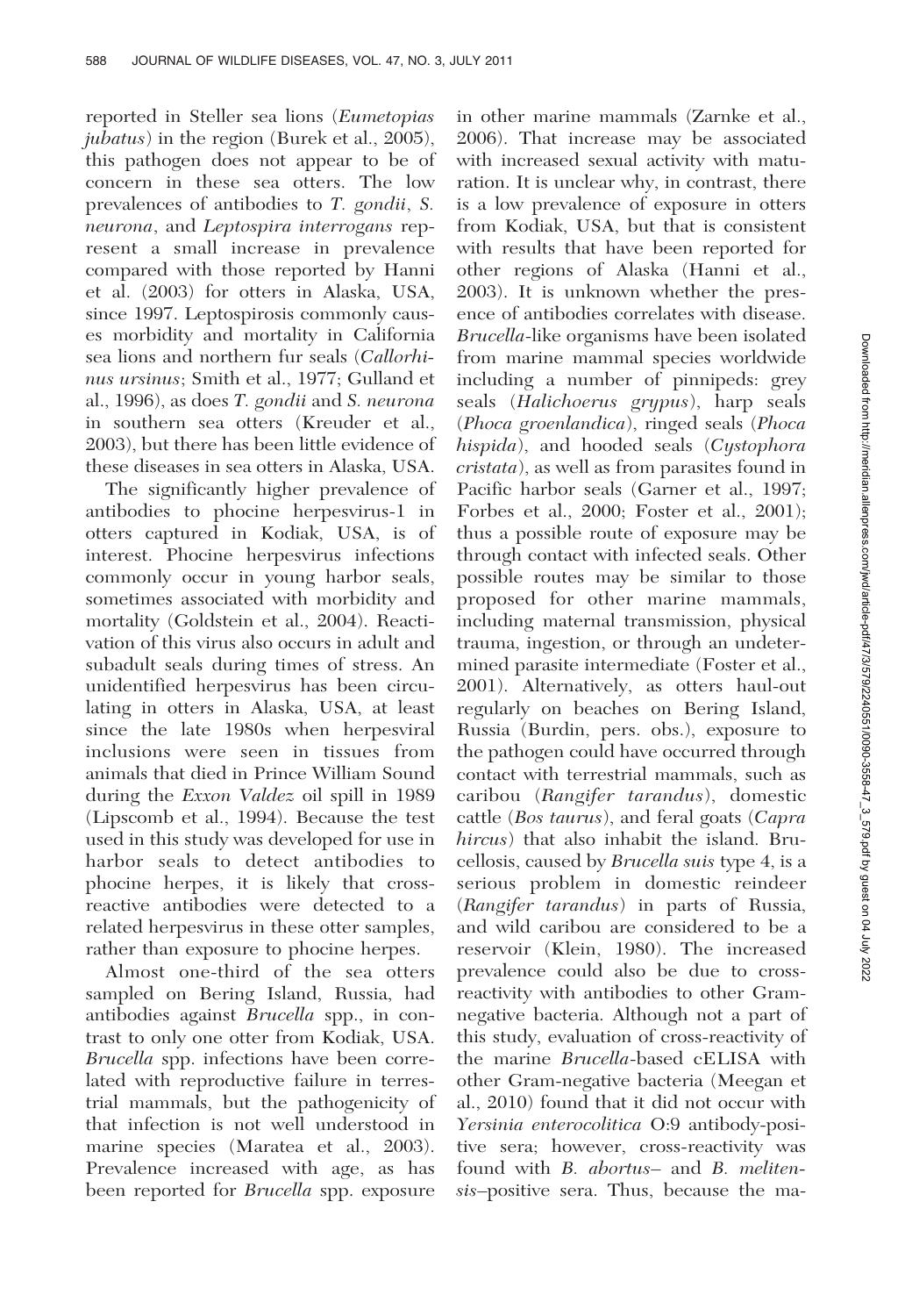rine Brucella cELISA does cross-react with other terrestrial *Brucella* spp., it is unclear whether exposure to a marine or terrestrial strain was detected.

A high prevalence of antibodies against PDV was found in otters tested in Kodiak, USA. To confirm that exposure was to PDV and not to CDV, a subset of PDV antibody-positive samples were sent to an independent laboratory to test for CDV antibodies and were negative, whereas repeated testing for PDV antibodies was positive. A recent study corroborated this serologic finding by documenting PDV nucleic acid in nasal secretions from 10% (8/77) of the same otters (Goldstein et al., 2009). Five of these otters also had antibodies to PDV, thus the molecular findings supported the serologic results further confirming the presence of PDV infection in this population. Phocine distemper virus caused outbreaks of disease in harbor seals in northern Europe in 1988 and 2002 (Hall et al., 1992; Jensen et al., 2002) and has been associated with seal deaths on the East Coast of the United States and Canada (Duignan et al., 1995). Although viruses, such as PDV, can be highly pathogenic in naïve and susceptible marine mammals, there is frequently serologic evidence of exposure and infection (i.e., high or increasing titers) following a viral epidemic in individuals from the population that survived the infection (Duignan et al., 1995; Ohishi et al., 2001). Although the titers in these sea otters were relatively low, the complete lack of serologic evidence of exposure in the archived samples (sea otters from this study including animals from southwest and south-central Alaska, USA, and those reported by Hanni et al.) was striking. Because the PDV fragment detected in the Alaskan otters was identical to that of the 2002 Atlantic isolate (Goldstein et al., 2009), and serologic surveys of marine mammals in Alaska before 2000 revealed that these species had not been exposed to PDV, the evidence indicates that exposure to PDV likely occurred in sea otters since 2000. Because terrestrial Arctic species from Canada have also been exposed to PDV (Philippa et al., 2004), the risk for exposure from predatory and scavenging North Pacific Ocean carnivore species must not be overlooked. Two of four animals captured in 2004 in the Fox Islands of the eastern Aleutians  $(n=1)$ and along the southern Alaska Peninsula  $(n=3)$  were also positive (samples not included in this study because of the small sample size), indicating that exposure may not be limited to the Kodiak, USA, region. Additional testing to examine archival tissues molecularly for presence of the virus is needed to better describe the timeline of virus emergence. Although we found no evidence of exposure to PDV on Bering Island, Russia, morbillivirus exposure has been documented in Russia. Canine distemper virus caused a mass die-off of Baikal seals (Phoca sibirica) in Lake Baikal, Siberia, Russia, in 1988 and in Caspian seals (Phoca caspica) in the Caspian Sea, Russia, in 2000 (Mamaev et al., 1995; Kennedy et al., 2000), but phocine distemper has not been documented in marine mammals in the Russian Far East.

In summary, although serum chemistries and hematology did not detect differences in general health between otters captured in the two regions, they provide baseline values for otters in these regions and may be used for comparison in the future should these populations experience declines. We demonstrated an increase in exposure to pathogens compared with previous work evaluating otters captured in 1997 in southwest and southeast Alaska, USA. Of note is the disparity in prevalence of exposure to pathogens between Kodiak, USA, and Bering Island, Russia, in particular to PDV in otters in the eastern Aleutians and Kodiak Archipelago. In contrast to Bering Island, Russia, which is separated by  $\sim$ 250 km of open water, Kodiak Island is  $<50$  km from the Alaska Peninsula, thus there is continuous habitat out to the eastern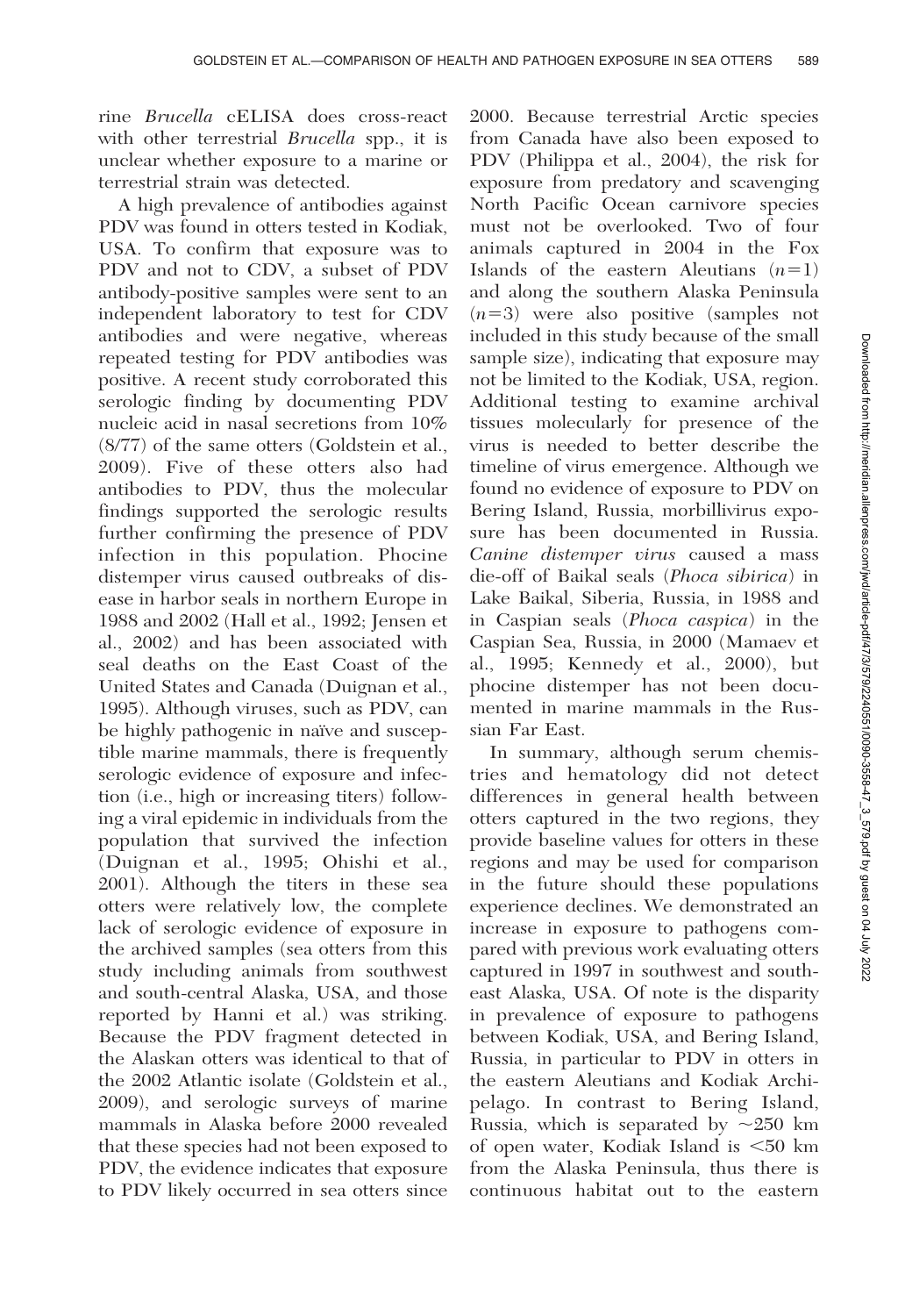Aleutian Islands allowing for increased contact among individuals. It is unclear what role phocine distemper might play in Alaskan sea otter health or population dynamics. Conceivably, infection could cause both direct mortality and, like other morbilliviruses, could predispose otters to lethal infections by bacterial or protozoal opportunists. Our findings do not confirm or deny those speculations, although morbidity related to disease might make sea otters more susceptible to predation, or predation and disease could independently contribute to increased mortality. Continued surveillance in Alaska, USA, is needed to gain an understanding of the effects of phocine distemper on the recovery of the threatened stock in southwest Alaska, USA.

## ACKNOWLEDGMENTS

This work was funded by the US Fish and Wildlife Service, Alaska SeaLife Center, US Geological Survey, National Marine Mammal Laboratory, and the California Department of Fish and Game and was conducted under the DMA permits MA041309-2 and MA740507-2. Thanks to personnel from the US Fish and Wildlife Service, US Geological Survey, Alaska SeaLife Center, Marine Mammal Protection Division, Sevvostrybvod, 'Komandorsky' Reserve, Monterey Bay Aquarium, Oklahoma Animal Disease Diagnostic Laboratory, and University of California at Davis, especially: D. Jenski, H. Coletti, M. Yourkowski, J. de la Bruere, T. Fischbach, K. Kloecker, J. Estes, T. Tinker, M. Terwilliger, B. Hatfield, J. Ames, M. Harris, G. Benthal, V. Nikulin, S. Zagrebelny, V. Fomin, D. Utkin, E. Dubovi, A. Melli, A. Packham, L. Rea, P. Rivera, J. Saliki. A special thanks also to P. Boveng and J. Richmond for their generous help in testing of the harbor seal samples. We also thank J. Mazet and M. Murray for thoughtful review of this manuscript.

#### LITERATURE CITED

- AMES, J. A., R. A. HARDY, AND F. E. WENDELL. 1983. Tagging materials and methods for sea otters, Enhydra lutris. California Fish and Game 69: 243–252.
- BALLACHEY, B. E., J. L. BODKIN, S. HOWLIN, A. M. DOROFF, AND A. H. REBAR. 2003. Correlates to survival of juvenile sea otters on Prince William

Sound, Alaska, 1992–1993. Canadian Journal of Zoology 81: 1494–1510.

- BODKIN, J. L., A. M. BURDIN, AND D. A. RYAZANOV. 2000. Age- and sex-specific mortality and population structure in sea otters. Marine Mammal Science 16: 201–219.
- BONFERRONI, C. E. 1936. Teoria statistica delle classi e calcolo delle probabilità. Publicazioni del R Istituto Superiore di Scienze Economiche e Commerciali di Firenze 8: 3–62.
- BOSSART, G. D., T. H. REIDERSON, L. A. DIERAUF, AND D. A. DUFFIELD. 2001. Clinical pathology. In Handbook of marine mammal medicine, L. A. Dierauf and F. M. D. Gulland (eds.). CRC Press Inc., Boca Raton, Florida, pp. 383–448.
- BUREK, K. A., F. M. GULLAND, G. SHEFFIELD, K. B. BECKMAN, E. KEYES, T. R. SPRAKER, A. W. SMITH, D. E. SKILLING, J. F. EEVERMANN, J. L. STOTT, J. T. SALIKI, AND A. W. TRITES. 2005. Infectious disease and the decline of Steller sea lions (Eumetopias jubatus) in Alaska, USA: Insights from serologic data. Journal of Wildlife Diseases 41: 512–524.
- BURN, D. M., AND A. M. DOROFF. 2005. Decline in sea otter (Enhydra lutris) populations along the Alaska Peninsula, 1986–2001. Fishery Bulletin 103: 270–279.
- COLAGROSS-SCHOUTEN, A. M., J. A. MAZET, F. M. GULLAND, M. A. MILLER, AND S. HIETALA. 2002. Diagnosis and seroprevalence of leptospirosis in California sea lions from coastal California. Journal of Wildlife Diseases 38: 7–17.
- COLES, E. H. 1986. Veterinary clinical pathology. W. B. Saunders Company, Philadelphia, Pennsylvania, 485 pp.
- DUIGNAN, P. J., J. T. SALIKI, D. J. ST. AUBIN, G. EARLY, S. SADOVE, J. A. HOUSE, K. KOVACS, AND J. R. GERACI. 1995. Epizootiology of morbillivirus infection in North American harbor seals (Phoca vitulina) and gray seals (Halichoerus grypus). Journal of Wildlife Diseases 31: 491–501.
- ESTES, J. A. 1990. Growth and equilibrium in sea otter populations. Journal of Animal Ecology 59: 822–833.
- ———, M. T. TINKER, T. M. WILLIAMS, AND D. F. DOAK. 1998. Killer whale predation on sea otters linking oceanic and near shore ecosystems. Science 282: 473–476.
- -, A. M. DOROFF, AND D. M. BURN. 2005. Continuing sea otter population declines in the Aleutian archipelago. Marine Mammal Science 21: 169–172.
- FISHER, R. 1935. The logic of inductive inference. Journal of the Royal Statistical Society 98: 39–54.
- FORBES, L. B., O. NIELSEN, L. MEASURES, AND D. R. EWALT. 2000. Brucellosis in ringed seals and harp seals from Canada. Journal of Wildlife Diseases 36: 595–598.
- FOSTER, G., A. P. MACMILLAN, J. GODFROID, F. HOWIE, H. M. ROSS, A. CLOECKAERT, AND R. J. REID.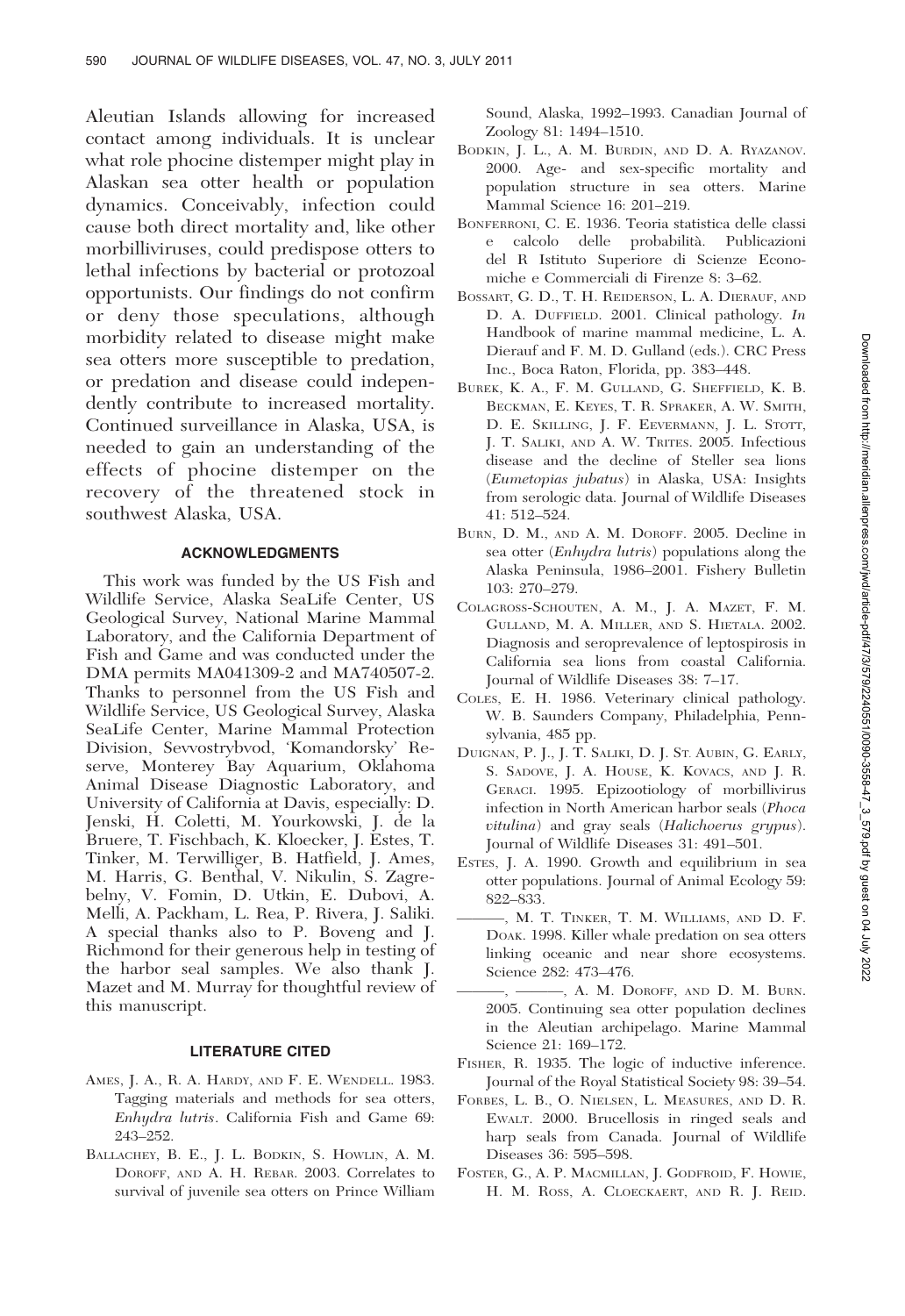2002. A review of Brucella sp. infection of sea mammals with particular emphasis on isolates from Scotland. Veterinary Microbiology 90: 563– 580.

- GARNER, M. M., D. M. LAMBOURN, S. J. JEFFRIES, P. B. HALL, J. C. RHYAN, D. R. EWALT, L. M. POLZIN, AND N. E. CHEVILLE. 1997. Evidence of Brucella infection in Parafilaroides lungworms in a Pacific harbor seal (Phoca vitulina richardsi). Journal of Veterinary Diagnostic Investigation 9: 298–303.
- GOLDSTEIN, T., J. A. K. MAZET, F. M. D. GULLAND, T. ROWLES, J. T. HARVEY, S. G. ALLEN, D. P. KING, B. M. ALDRIDGE, AND J. L. STOTT. 2004. The transmission of phocine herpesvirus-1 in rehabilitating and free-ranging Pacific harbor seals (Phoca vitulina) in California. Veterinary Microbiology 103: 131–141.
	- ———, ———, V. A. GILL, A. M. DOROFF, K. A. BUREK, AND J. A. HAMMOND. 2009. Phocine distemper virus in northern sea otters in the Pacific Ocean, Alaska, USA. Emerging Infectious Diseases 15: 925–927.
- GULLAND, F. M., M. KOSKI, L. J. LOWENSTINE, A. COLAGROSS, L. MORGAN, AND T. SPRAKER. 1996. Leptospirosis in California sea lions (Zalophus californianus) stranded along the central California coast, 1981–1994. Journal of Wildlife Diseases 32: 572–580.
- HALL, A. J., P. P. POMEROY, AND J. HARWOOD. 1992. The descriptive epizootiology of phocine distemper in the UK during 1988/89. Science of the Total Environment 115: 31–44.
- HANNI, K. D., J. A. K. MAZET, F. M. D. GULLAND, J. ESTES, M. STAEDLER, M. J. MURRAY, M. MILLER, AND D. A. JESSUP. 2003. Clinical pathology and assessment of pathogen exposure in southern and Alaskan sea otters. Journal of Wildlife Diseases 39: 837–850.
- JENSEN, T., M. W. G. VAN DE BILDT, H. DIETZ, T. H. ANDERSEN, A. S. HAMMER, T. KUIKEN, AND A. OSTERHAUS. 2002. Another phocine distemper outbreak in Europe. Science 297: 209.
- KENNEDY, S., T. KUIKEN, P. D. JEPSON, R. DEAVILLE, M. FORSYTH, T. BARRETT, M. W. VAN DE BILDT, A. D. OSTERHAUS, T. EYABATOV, C. DUCK, A. KYDYRMANOV, I. MITROFANOV, AND S. WILSON. 2000. Mass die-off of Caspian seals by canine distemper virus. Emerging Infectious Diseases 6: 637–639.
- KLEIN, D. R. 1980. Conflicts between domestic reindeer and their wild counterparts: A review of Eurasian and North American experience. Arctic 33: 739–756.
- KORNEV, S. I., AND S. M. KORNEVA. 2006. Some criteria for assessing the state and dynamics of sea otter (Enhydra lutris) populations in the Russian part of the species range. Russian Journal of Ecology 37: 172–179.
- KREUDER, C., M. A. MILLER, D. A. JESSUP, L. J.

LOWENSTINE, H. D. HARRIS, J. A. AMES, T. E. CARPENTER, P. A. CONRAD, AND J. A. MAZET. 2003. Patterns of mortality in southern sea otters (Enhydra lutris nereis) from 1998–2001. Journal of Wildlife Diseases 39: 495–509.

- LIPSCOMB, T. P., R. K. HARRIS, A. H. REBAR, B. E. BALLACHEY, AND R. J. HAEBLER. 1994. Pathology of sea otters. In Marine mammals and the Exxon Valdez, T. R. Loughlin (ed.). Academic Press, San Diego, California, pp. 265–279.
- MAMAEV, L. V., N. N. DENIKINA, S. I. BELIKOV, V. E. VOLCHKOV, I. K. VISSER, M. FLEMING, C. KAI, T. C. HARDER, B. LIESS, A. D. OSTERHAUS, AND T. BARRETT. 1995. Characterization of morbilliviruses isolated from Lake Baikal seals (Phoca sibirica). Veterinary Microbiology 44: 251–259.
- MARATEA, J., D. R. EWALT, S. FRASCA, JR., J. L. DUNN, S. DE GUISE, L. SZKUNDLAREK, D. J. ST. AUBIN, AND R. A. FRENCH. 2003. Evidence of Brucella sp. infection in marine mammals stranded along the coast of southern New England. Journal of Zoo and Wildlife Medicine 34: 256–261.
- MEEGAN, J., C. L. FIELD, I. SIDOR, T. ROMANO, S. CASINGHINO, C. R. SMITH, L. KASHINSKY, P. A. FAIR, G. BOSSART, R. WELLS, AND J. L. DUNN. 2010. Development, validation, and utilization of a competitive enzyme-linked immunosorbent assay for the detection of antibodies against Brucella sp. in marine mammals. Journal of Veterinary Diagnostic Investigation 22: 865–862.
- MILLER, M. A., I. A. GARDNER, A. PACKHAM, J. K. MAZET, K. D. HANNI, D. JESSUP, J. ESTES, R. JAMESON, E. DODD, B. C. BARR, L. J. LOW-ENSTINE, F. M. GULLAND, AND P. A. CONRAD. 2002. Evaluation of an indirect fluorescent antibody test (IFAT) for demonstration of antibodies to Toxoplasma gondii in the sea otter (Enhydra lutris). Journal of Parasitology 88: 594–599.
- MONSON, D. M., C. MCCORMICK, AND B. E. BALLACHEY. 2001. Chemical anesthesia of northern sea otters (Enhydra lutris): Results of past field studies. Journal of Zoo and Wildlife Medicine 32: 181–189.
- -. 2009. Sea otters (Enhydra lutris) and Steller sea lions (Eumetopias jubatus) in the North Pacific: Evaluating mortality patterns and assessing population status at multiple time scales. PhD Dissertation, University of California, Santa Cruz, California, 208 pp.
- OHISHI, K., N. MIYAZAKI, S. TANABE, H. NAKATA, R. MIURA, K. FUJITA, C. WAKASA, M. UEMA, M. SHIOTANI, E. TAJAHASHI, AND C. KAI. 2001. Seroepidemiological survey of distemper virus infection in the Caspian Sea and in Lake Baikal. Veterinary Microbiology 82: 203–210.
- OSTERHAUS, A. D. M. E., H. YANG, H. E. M. SPIJKERS, J. GROEN, J. S. TEPPEMA, AND G. VAN STEENIS. 1985. The isolation and partial characterization of a highly pathogenic herpesvirus from the